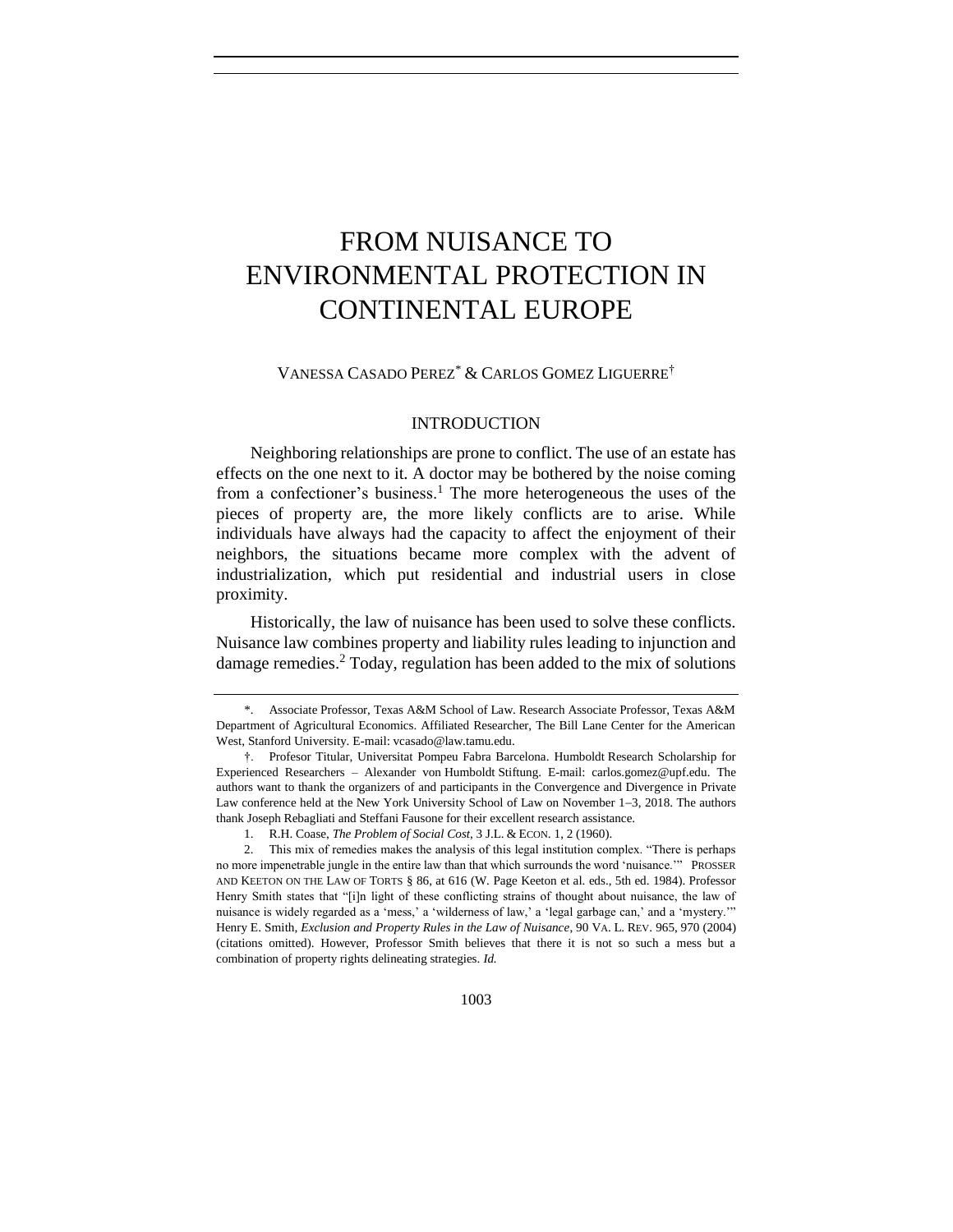<span id="page-1-0"></span>to neighbors' disputes. In environmental matters—the litmus test for nuisance—the choices are even more varied. As pollution got more egregious, regulation took the center stage. The increase in the number of parties tested the limits of the institution of nuisance. Regulation initially took the form of permits and licenses for the most egregiously polluting industries, often requiring those industries to adopt some precautions and, thus, reducing the potential nuisances. Second, land use planning mitigated the conflict between uses by regulating whether they were allowed to be in close proximity. Third, countries enacted environmental laws because industrialization brought the potential for smoke and particles to travel beyond the land of the immediate neighbor. Furthermore, even ex post liability has taken a regulatory turn with publicly enforced environmental liability schemes.

Nuisance was the first line of defense against pollution, but today it has been mostly superseded by regulatory schemes.<sup>3</sup> This shift left nuisance with a limited role—solving issues between a small number of close by neighbors—in almost every jurisdiction that lacks figures like public nuisance.<sup>4</sup> While it is foreseeable that two parties will negotiate ex ante to achieve a socially desirable outcome—for example, two parties may establish an easement or servitude between neighboring plots of land precluding potential nuisance<sup>5</sup>—the situation in which large amounts of people or their lands are affected requires a different type of response.

Even though its role has been reduced, private law nuisance regulation has not been static. Not only has the regulatory landscape become more complex, but also, as law and economics literature has analyzed, nuisance

<sup>3.</sup> The literature is rich on the choice between ex ante regulation or ex post liability as substitutes. For an account on this topic, see STEVEN SHAVELL, ECONOMIC ANALYSIS OF ACCIDENT LAW 277–84 (1st ed. 1987).

<sup>4.</sup> For a definition of public nuisance, see *Nuisance*, ENCYCLOPÆDIA BRITANNICA, https://www. britannica.com/topic/nuisance#ref59803 (last visited May 17, 2019). For an analysis of public nuisance, see generally John E. Bryson & Angus Macbeth, *Public Nuisance, the Restatement (Second) of Torts, and Environmental Law*, 2 ECOLOGY L.Q. 241 (1972).

<sup>5.</sup> Richard A. Epstein, *The Economic Structure of Roman Property Law, in* THE OXFORD HANDBOOK OF ROMAN LAW AND SOCIETY 513, 521 (Paul J. du Plessis et al. eds., 2016).

To prevent undue complication of the title, the general law restricts the scope of servitudes. It is not possible to place a servitude on a servitude, or subject them to time limitations or specific conditions. Similarly, servitudes can only bind adjacent properties, thus reducing the difficulty of detecting who is in breach, and facilitating (by reducing the number of parties) the renegotiation or termination of the servitude. These restrictions on freedom of contract give greater clarity to third persons without imposing serious economic disadvantages on the initial parties or their successors in title. The practices that are barred are ones that generally do not make economic sense. The added clarity to the relationship allows servitudes to hold their value over time.

*Id.*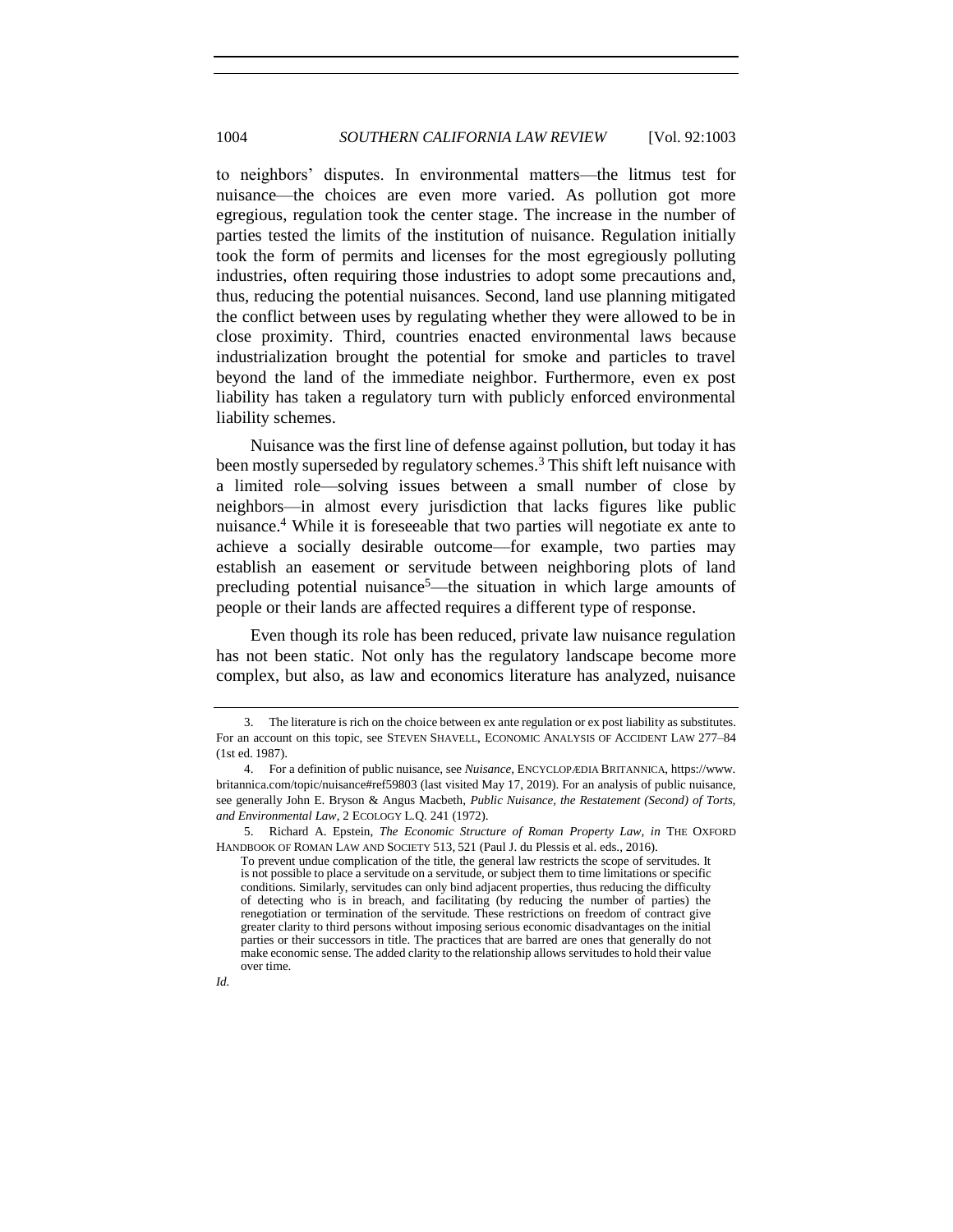provisions have gone beyond the building blocks of property and liability rules, demonstrating the complexity of current regulation in scenarios of conflicting uses of property<sup>6</sup> and acknowledging the interplay with public regulatory standards.

The codification and evolution of nuisance in civil law jurisdictions illustrates perfectly the evolution just described. This Article analyzes the evolution and complexity of the legal responses to neighboring conflicts in European civil law countries. All of the civil codes analyzed (France, Germany, Spain, the Netherlands, and Catalonia) are based on Roman law rules that are not always clear. The fuzziness of those Roman law rules explains, in part, why the civil codes did not respond homogenously to nuisances, despite this common origin. The first Subsection briefly describes the institution of nuisance in Roman law. Then, this Article describes the original codification of nuisance and the changes in the treatment of this institution. After assessing the initial divergence and the trends towards similar rules across jurisdictions, this Article explains the potential forces of convergence at the European level: the Draft Common Frame of Reference, the E.U. Environmental Liability Directive, and the decisions of the European Court of Human Rights.<sup>7</sup>

## I. COMPARATIVE ANALYSIS OF NUISANCE PROVISIONS

#### <span id="page-2-0"></span>A. NUISANCE AND ROMAN LAW: A COMMON ORIGIN

Continental civil law jurisdictions' nuisance regulation has a common origin: Roman law. There are few Roman texts dealing with nuisance. It is clear from the Digest of Justinian ("Digest") that there was an action against someone who interferes with another's property with intention to injure (*innuria*).<sup>8</sup> The response to the most common nuisance situation, in which a landowner injures another's piece of land by using his own land in a purportedly legal way without aiming at affecting the enjoyment of his neighbors, did not have a clear footing in Roman law.<sup>9</sup>

<sup>6.</sup> Saul Levmore, *Unifying Remedies: Property Rules, Liability Rules, and Startling Rules*, 106 YALE L.J. 2149, 2160–66 (1997).

<sup>7.</sup> It is important to note that this Article focuses only on regulations and remedies related to nontrespassory invasions on real property, not on noninvasive, aesthetic nuisances.

<sup>8.</sup> DIG. 47.10.44 (Javolenus, From the Posthumous Works of Labeo 9).

<sup>9.</sup> *See* JAMES GORDLEY & ARTHUR TAYLOR VON MEHREN, AN INTRODUCTION TO THE COMPARATIVE STUDY OF PRIVATE LAW 167–71 (2006); *see also* THOMAS GLYN WATKIN, AN HISTORICAL INTRODUCTION TO MODERN CIVIL LAW 255–56 (1999); David B. Schorr, *Historical Analysis in Environmental Law*, *in* THE OXFORD HANDBOOK OF LEGAL HISTORY 1001, 1008 (Markus D. Dubber & Christopher Tomlins eds., 2018); Peter G. Stein, *'Equitable' Remedies for the Protection of*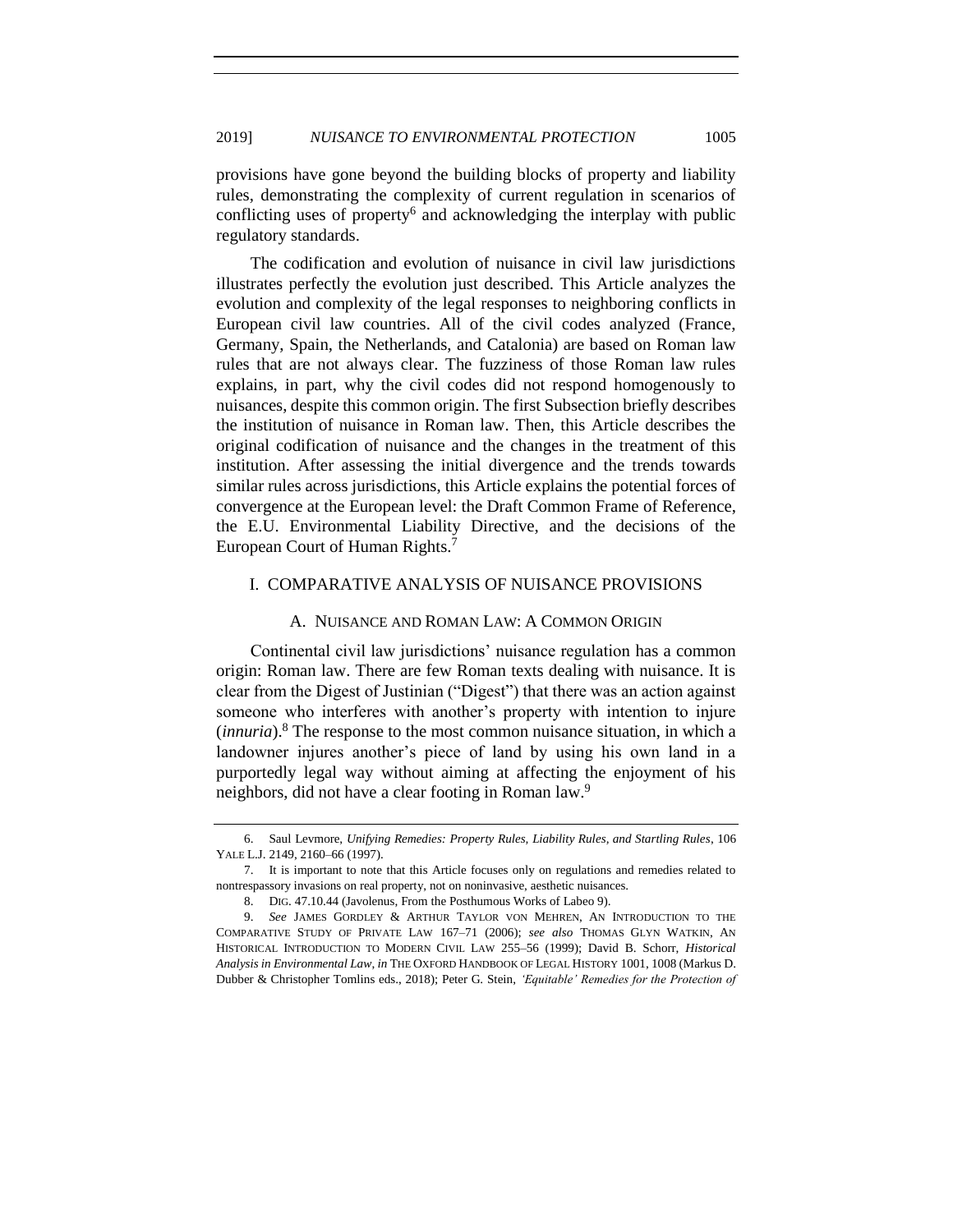<span id="page-3-0"></span>There was a sense that although private property was absolute, there were some inacceptable interferences. Among interferences, smoke was the one that troubled medieval jurists the most when interpreting the Digest. The Digest explained that an owner of a cheese shop emitting smoke cannot interfere with his neighbor's property, but the owner who emits smoke from a hearth can.<sup>10</sup> Bartolus of Saxoferrato, one of the greatest medieval jurists, suggested that what matters is the amount of smoke and the normal or abnormal character of the activity.<sup>11</sup> The lack of consensus among medieval jurists translated into different provisions in different jurisdictions at the time of codification.

## <span id="page-3-2"></span><span id="page-3-1"></span>B. EVOLUTION: FROM PROPERTY TO TORTS

While there was discussion about the limits of property in Roman law, the civil codes adopted a very broad vision of property as stated in article 544 of the French Civil Code of 1804: "[p]roperty is the right of enjoying and disposing of things in the most absolute manner, provided they are not used in a way prohibited by the laws or statutes."<sup>12</sup> The same trend can be observed in article 348 of the Spanish Civil Code<sup>13</sup> and in section 903 of the German one.<sup>14</sup> But this trend continues even today; the Catalan Civil Code, the most recent of continental Europe, still captures the same idea.<sup>15</sup>

Even though property was deemed absolute, European civil codes did not absolutely ignore negative externalities caused by a use of a piece of real estate property to neighboring ones. European civil codes regulate the equivalent of the tort of nuisance in two ways: as an action protecting property by injunction and as a tort action for damages.<sup>16</sup>

16. The structure of these legal claims resembles the order suggested by Smith, *supra* note [2,](#page-0-0) at

*Property*, *in* NEW PERSPECTIVES IN THE ROMAN LAW OF PROPERTY 185, 194 (Peter Birks ed., 1989). 10. DIG. 8.5.8 (Ulpian, Edict 17).

<sup>11.</sup> *See* GORDLEY & TAYLOR VON MEHREN, *supra* not[e 9,](#page-2-0) at 169–70.

<sup>12.</sup> THE CODE NAPOLEON; OR, THE FRENCH CIVIL CODE art. 544, at 150 (A Barrister of the Inner Temple trans., 1827) [hereinafter THE NAPOLEONIC CODE OF 1804], http://files.libertyfund.org/ files/2353/CivilCode\_1566\_Bk.pdf (providing a translation of the French Civil Code of 1804).

<sup>13.</sup> CÓ DIGO CIVIL [C.C.] [CIVIL CODE] art. 348 (Spain), *translated in* MINISTERIO DE JUSTICIA, SPANISH CIVIL CODE 70 (Da Sofía de Ramón-Laca Clausen trans., 2013).

<sup>14.</sup> "The owner of a thing may, to the extent that a statute or third-party rights do not conflict with this, deal with the thing at his discretion and exclude others from every influence." BÜRGERLICHES GESETZBUCH [BGB] [CIVIL CODE], § 903, *translation at* https://www.gesetze-im-internet.de/ englisch\_bgb/englisch\_bgb.html#p3704 (Ger.).

<sup>15.</sup> "Property acquired legally grants to the owners the right to the full use of the properties that constitute its object and to possess and dispose thereof." CODI CIVIL DE CATALUNYA art. 541-1, *translated in Law 5/2006, of 10 May, on the Fifth Book of the Civil Code of Catalonia, Relating to Real Rights*, PARLAMENT DE CATALUNYA 23, https://www.parlament.cat/web/documentacio/altres-versions/lleisversions/index.html (last visited May 17, 2019).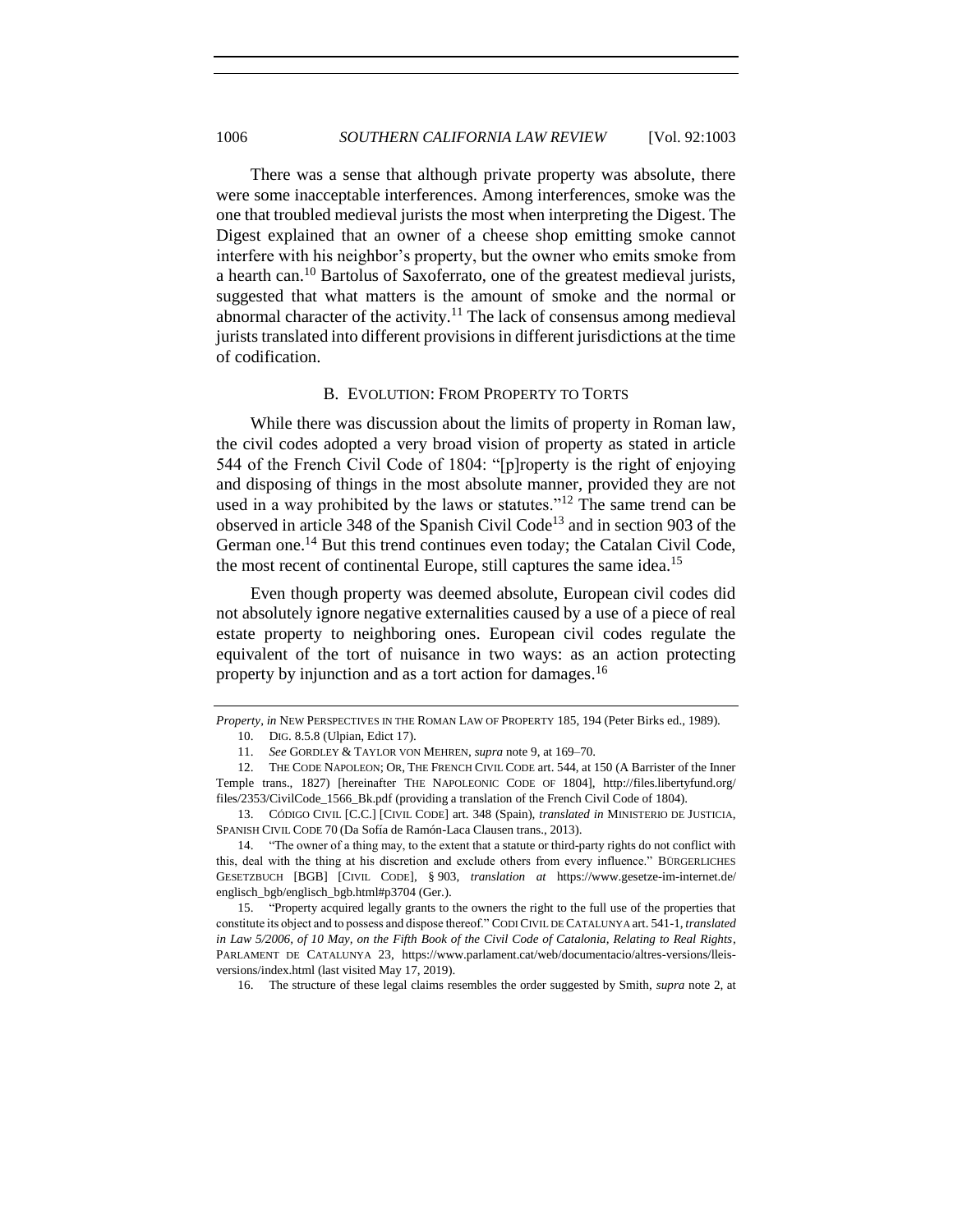The regulation against nontrespassory invasions is understood primarily as a regulation between neighboring owners, and solutions are sought first in the realm of property. As a result of their common Roman law origins, European civil codes approach property holistically.<sup>17</sup> In this first building block—the property one—nuisance is configured as a sub-type of trespass, with the difference being that intrusion, instead of being physical, is produced by intangible substances.<sup>18</sup> The European civil codes incorporate rules that seek to solve the problem of *immissions* (nontrespassory invasions) ex ante through the constitution of easements, which allow the owner of an estate to carry out annoying activities and force the owner of another estate to put up with them. The easement can be constituted by agreement between the affected parties or by law. The basic ex post remedy against a nuisance isthe action of cessation (from the Roman law *actio negatoria),*<sup>19</sup> with which the affected owner can paralyze the activities that are not covered by a servitude, similar to the remedy of injunction. This action is both an action and remedy. The right of damages has, in this first building block, a residual position.

Property rules, however, do not work that well when the owners are no longer contiguous and when the victims of the *immission* are many and cannot be identified ex ante.<sup>20</sup> As a result of the industrialization and the

<sup>978–81,</sup> according to which the availability of different remedies depends on the level of information shared by the affected parties. The choice between property or liability rules, as the choice between exclusion and governance as strategies to delineate property rights, depends on the cost of information. Accordingly, nuisance has components of both liability and property rules.

<sup>17.</sup> This holistic approach differs from the more fragmented common law one. Yun-chien Chang & Henry E. Smith, *An Economic Analysis of Civil Versus Common Law Property*, 88 NOTRE DAME L. REV. 1, 7 (2012). According to these authors, the differences are not relevant. The divergence is just explained by a different system of property delineation. *Id.* at 5–6; *see also* Henry E. Smith, *Exclusion Versus Governance: Two Strategies for Delineating Property Rights*, 31 J. LEGAL STUD. S453, S457 (2002) [hereinafter Smith, *Exclusions Versus Governance*].

<sup>18.</sup> The difference between trespass and nuisance is far from clear, as it happens in the common law. "The distinction between liability in trespass to land, nuisance, and *Rylands v. Fletcher* is extremely fine and varies from jurisdiction to jurisdiction within the Common Law." KONRAD ZWEIGERT & HEIN KÖTZ, INTRODUCTION TO COMPARATIVE LAW 606 (Tony Weir trans., 3d rev. ed.1998).

<sup>19.</sup> HERBERT HAUSMANINGER & RICHARD GAMAUF, AM. PHILOLOGICAL ASS'N, A CASEBOOK ON ROMAN PROPERTY LAW 232 n.34 (George A. Sheets trans., Oxford Univ. Press 2012) (2003); *see also* REINHARD ZIMMERMANN, THE LAW OF OBLIGATIONS: ROMAN FOUNDATIONS OF THE CIVILIAN TRADITION 910 (Oxford Univ. Press 1996).

<sup>20.</sup> The growth in the number of victims increases transaction costs to the potential tortfeasor because it would need to reach an agreement with each of the victims as to the best way to compensate them. In such a scenario, liability rules are better. Guido Calabresi & A. Douglas Melamed, *Property Rules, Liability Rules, and Inalienability: One View of the Cathedral*, 85 HARV. L. REV. 1089, 1108–09 (1972); *see also* RICHARD A. POSNER, ECONOMIC ANALYSIS OF LAW 62–66 (9th ed. 2014). *But see*  Robert C. Ellickson, *Alternatives to Zoning: Covenants, Nuisance Rules, and Fines as Land Use Controls*, 40 U. CHI. L. REV. 681, 690, 729–30 (1973). For Professors Louis Kaplow and Steven Shavell, the choice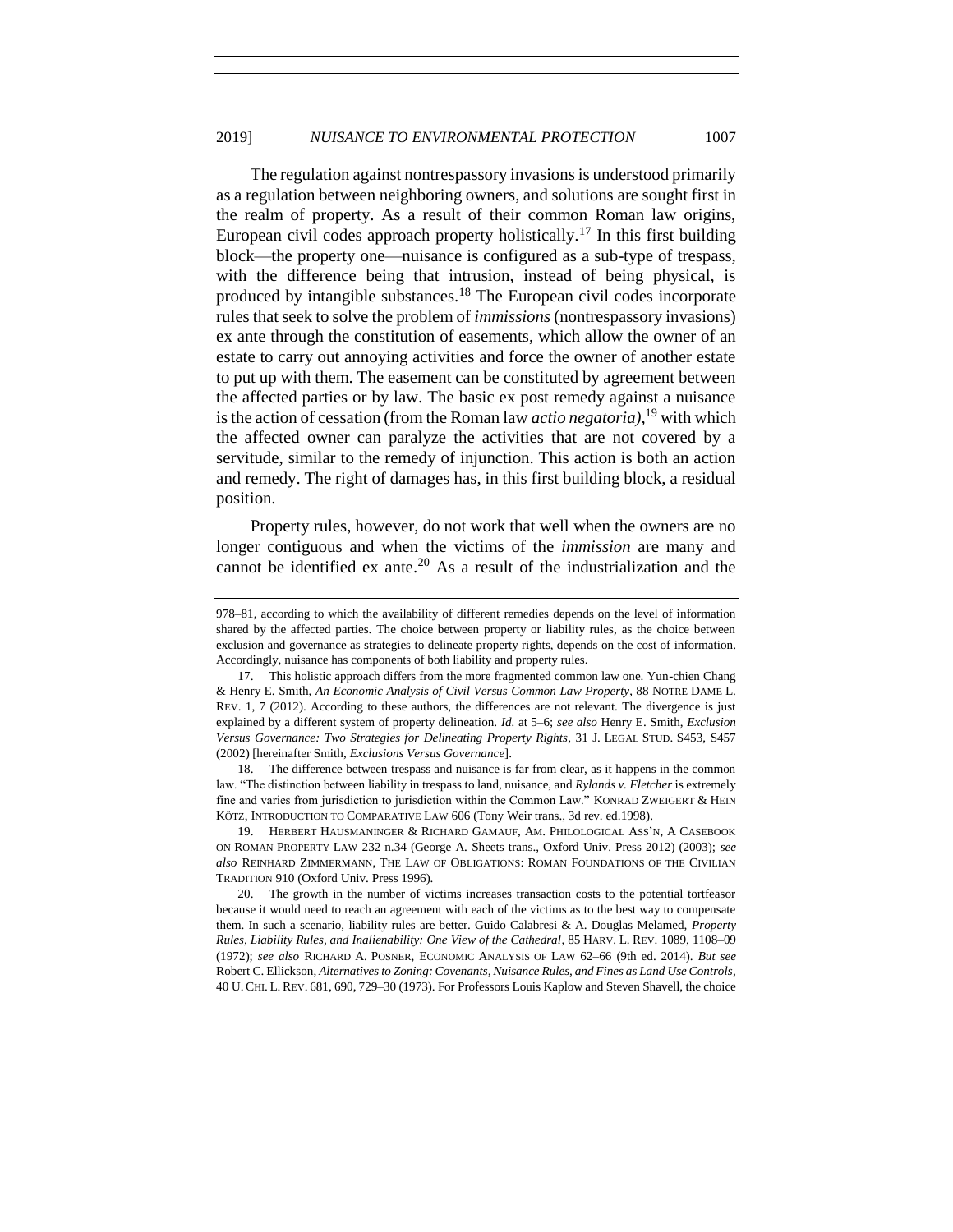proliferation of highly polluting industrial activities, the scenario just described with multiple parties affected became commonplace. At that time, in the late nineteenth to early twentieth century, a second phase started where tort law and its ex post remedies supplemented the property protection in continental European legal traditions. Liability rules were applied to nuisance cases by either extending the rules of the law of torts or by jurisprudential doctrines, such as abuse of rights, which require reparation of the damage caused even though it is caused in the exercise of a pre-existing right. Some jurisdictions extended the general fault-based torts and, in other jurisdictions, strict liability provisions were enacted.<sup>21</sup> As we shall see, the idea of strict liability was difficult for European civil codes to embrace,  $^{22}$  but the problems that nuisance tackles fit better in a strict liability framework. In fact, strict liability is preferable to forms of negligence because it affects the incentives of the polluter in relation to both precautions and the level of activity.<sup>23</sup>

In a third phase, even tort law proves to be insufficient. Administrative regulations start by regulating dangerous activities to health and the environment, becoming the benchmark for the standard of care. In most cases, those activities that have been authorized according to administrative regulations cannot be enjoined. $24$  The estate owner affected by another's activity can only request compensation for the damages he suffered. The role of liability rules has, thus, been reinforced in this phase dominated by

21. For a comparative survey, see Jean Limpens et al.*, Liability for One's Own Act*, *in* 11 INTERNATIONAL ENCYCLOPEDIA OF COMPARATIVE LAW: TORTS pt. I, 119–25 (André Tunc ed., 1983).

22. *See* Gerhard Wagner, *Comparative Tort Law*, *in* THE OXFORD HANDBOOK OF COMPARATIVE LAW 1003, 1029–34 (Mathias Reimann & Reinhard Zimmermann eds., 2008).

between a property or a liability rule lies not only on the existence of transaction costs but also on the existence of imperfect information in relation to the potential damages (of the tortfeasor, the victim, and the judge deciding the case). *See* Louis Kaplow & Steven Shavell, *Property Rules Versus Liability Rules: An Economic Analysis*, 109 HARV. L. REV. 713, 719 (1996). For a general explanation, see Keith N. Hylton, *The Economics of Nuisance Law*, *in* RESEARCH HANDBOOK ON THE ECONOMICS OF PROPERTY LAW 326, 323–43 (Kenneth Ayotte & Henry E. Smith eds., 2011). Professor Smith defines two strategies to delineate property rights: exclusion and governance. The cessation action belongs to the former, with the rest of nuisance to the latter. Nuisance is thus a hybrid. *See* Smith, *supra* not[e 2,](#page-0-0) at 991. For a general account of exclusion versus governance as methods of delineating property rights, see Smith, *Exclusions Versus Governance*, *supra* not[e 17,](#page-3-0) at S457–67.

<sup>23.</sup> Steven Shavell, *Strict Liability Versus Negligence*, 9 J. LEGAL STUD. 1, 7 (1980).

<sup>24.</sup> Administrative agencies displace owners as first-order decisionmakers who can choose any use they want for their properties. This governance rule comes accompanied by a displacement of injunction as an available remedy. The right of the neighbor not to be interfered with by the use of someone else's plot of land is now protected only by a liability rule. This does not mean though that property rules protecting entitlements via injunction do no longer exist. They still apply to all situations in which uses do not require an administrative authorization. For an analysis of the trade-offs between property and liability rules, see Smith, *supra* not[e 2,](#page-0-0) at 1047–48.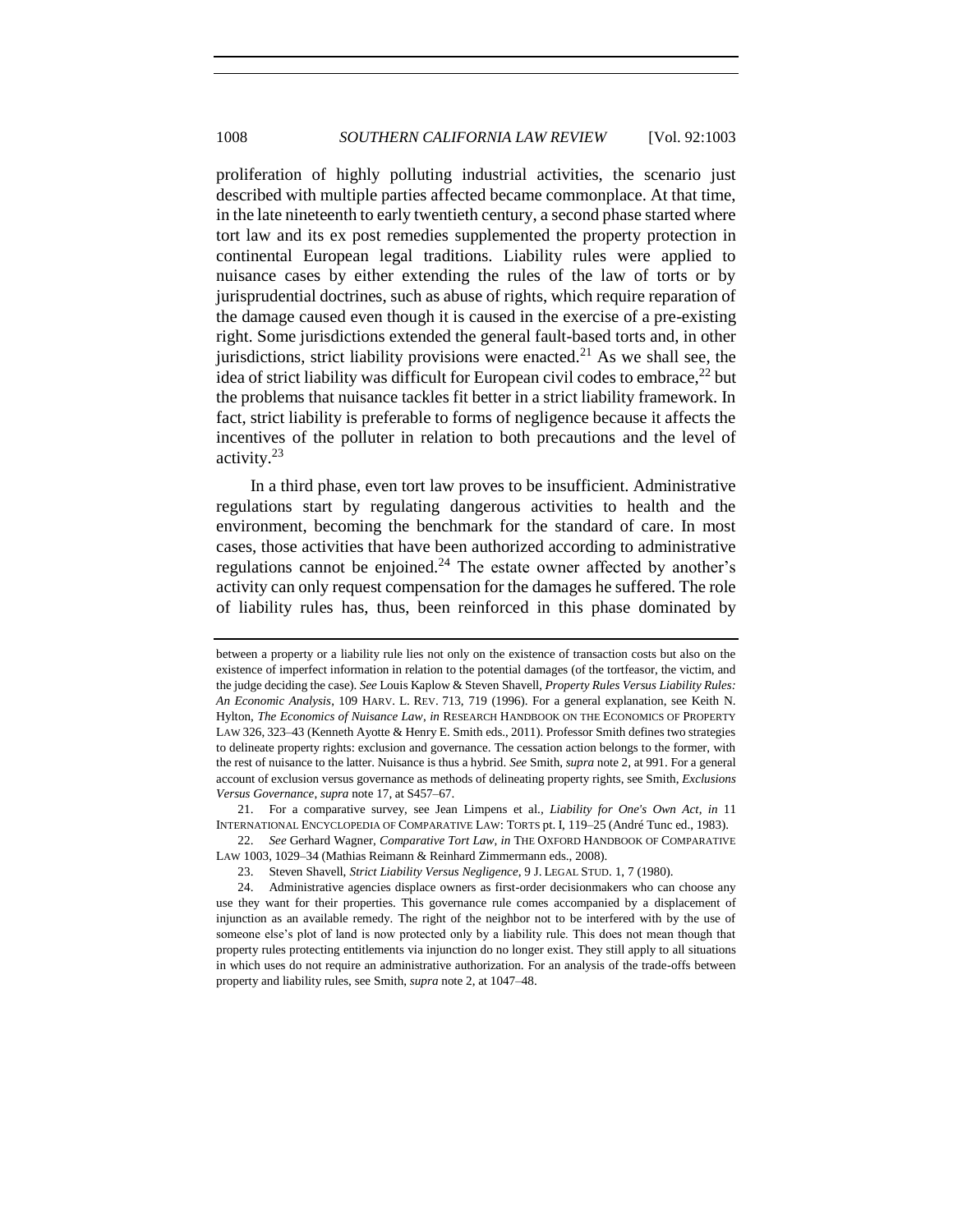<span id="page-6-0"></span>administrative rules.

Remedies offer the most succinct way to summarize the evolution of nuisance. Initially, injunction (cessation action) was the main remedy. Then, jointly with injunction, damage compensation entered the picture. Finally, damage compensation became the main private law remedy because the tortfeasor may have had to pay compensation but the tortfeasor did not need to stop the action if it was protected by an administrative license.<sup>25</sup>

#### C. COUNTRY PROVISIONS

This Section describes the different provisions. As noted, the original codification of nuisances in the different civil codes was not homogenous even though all traditions stem from Roman law. The lack of homogeneity across jurisdictions could also be explained by the date of approval and the stage of industrialization of different countries at the initial point of codification. The civil codes, which codify all of private law, of different countries were approved at different points in their history, from the 1800s to the early 2000s. Some codes were approved during the first industrial revolution, which ended in the early 1800s; others in the midst of the second industrial revolution in the late 1800s and early 1900s; and others around the mid-1900s when zoning was introduced. The differences, as shall be seen, do not exactly track the different levels of industrialization. It would be expected that a higher level of industrialization at the time of codification translated into a more fine-grained nuisance provision. In a more refined version of such a hypothesis, those countries where industrialization is mature may give a clearer response to nuisance. Before, while on their way to industrialization, the marginal value of the *immission* is high enough that the willingness to stop it may be lower.<sup>26</sup> But as industrialization advances, the marginal benefit of more industrial activities declines, and thus, conflicts may be solved favoring the nonindustrial actor.<sup>27</sup> This is reflected in the jurisprudence of the German courts, which updated its interpretation of the nuisance provisions.<sup>28</sup> The latter illustrates that the legislator was not the

<span id="page-6-1"></span><sup>25.</sup> Professor Saul Levmore has described an evolution of remedies from a property rule to a liability rule. The continental European process does not fit into any of the typologies proposed by Professor Levmore. In the case of nuisance, European regulation has changed from a property rule (A stops B) to another damage compensation rule without the need to stop the activity (B pays A, but B can continue his activity provided that B complies with the administrative authorization of the activity). Levmore, *supra* not[e 6,](#page-1-0) at 2156; *see also* Smith, *supra* not[e 2,](#page-0-0) at 970.

<sup>26.</sup> Kenneth S. Abraham, The Relation Between Civil Liability and Environmental Regulation: An Analytical Overview, 41 WASHBURN L.J. 379, 384 (2002).

<sup>27.</sup> *Id.*

<sup>28.</sup> *See infra* Section I.C.2.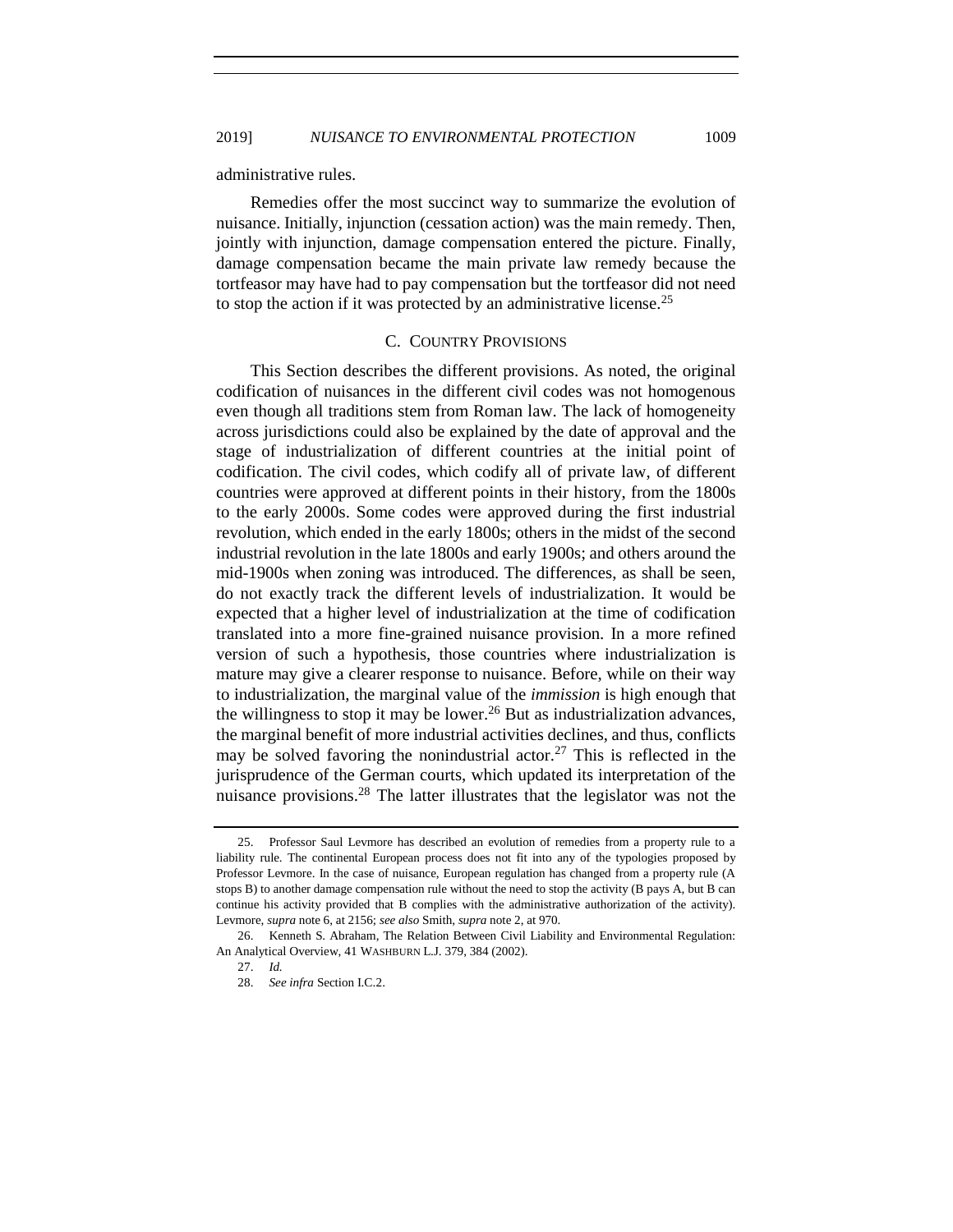only driving force of change in nuisance provisions: courts also played an important role, which is not a common feature in civil law. Finally, convergence has been prompted by the preeminent role of administrative regulation on nuisances that may affect a large number of estates: jurisdictions are converging toward highly complex nuisance regulations.<sup>29</sup>

The following Subsections explore the regulation in five different jurisdictions, and Section I.D summarizes the threads underlying European regulation.

#### 1. France

The broadest regulation of the protection of the right to enjoy one's property can be found in the oldest regulation of the ones analyzed: the Napoleonic Code of 1804. The French Civil Code states the following in its article 544: "[p]roperty is the right of enjoying and disposing of things in the most absolute manner, provided they are not used in a way prohibited by the laws or statutes."30

In fact, the preparatory works of the Code make no mention of nuisance.<sup>31</sup> Thus, to challenge a nuisance situation, the only option was the general damage action, which is a fault-based liability clause in article 1382 of the Code: "[e]very action of man whatsosever which occasions injury to another, binds him through whose fault it happened to reparation thereof." $32$ 

<span id="page-7-0"></span>The traditional nuisance scenario does not often fit a framework based on fault, though. Thus, it was up to the French judges to find a solution to neighboring problems. They used an "*abus de droit*" framework, particularly for interferences created with the aim to affect the neighbor.<sup>33</sup> If property were absolute, abusing only one's own rights would be the source of liability. Later, French judges also created the doctrine of "*troubles de voisinage*" (neighbors' problems) when a use of land was unduly offensive.<sup>34</sup> The analysis of "*troubles de voisinage*" is based on the idea that one who profits from an activity that his neighbor does not and imposes harm on him should

<sup>29</sup>. Georg von Wangenheim & Fernando Gomez, *Conflicts of Entitlements in Property Law: The Complexity and Monotonicity of Rules*, 100 IOWA L. REV. 2389, 2391–95 (2015).

<sup>30.</sup> THE NAPOLEONIC CODE OF 1804, *supra* note [12,](#page-3-1) art. 544, at 150.

<sup>31.</sup> GORDLEY & TAYLOR VON MEHREN, *supra* not[e 9,](#page-2-0) at 170.

<sup>32.</sup> THE NAPOLEONIC CODE OF 1804, *supra* note [12,](#page-3-1) art. 1382, at 378.

<sup>33.</sup> James Gordley, *Disturbances Among Neighbours in French Law*, *in* 2 THE DEVELOPMENT OF LIABILITY BETWEEN NEIGHBOURS 65, 84–85 (James Gordley ed., 2010).

<sup>34.</sup> *Id.* at 69; *see also* Thierry Kirat, *Les conflits liés au voisinage. L'effet des relations juridiques sur la construction institutionnelle de l'espace*, *in* PROXIMITES ET CHANGEMENTS SOCIO-ECONOMIQUES DANS LES MONDES RURAUX 243, 249–50 (2005) (Fr.).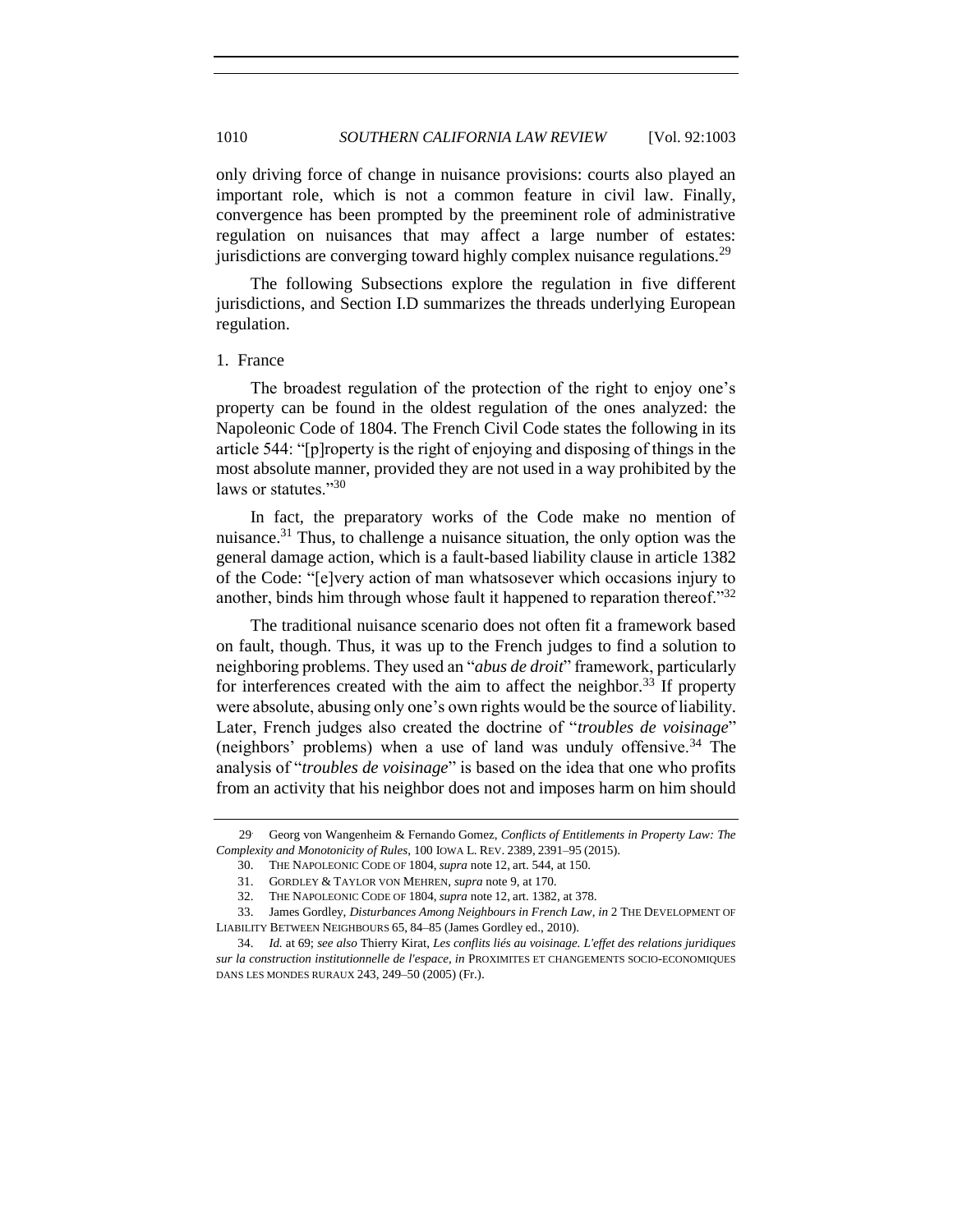compensate his neighbor for the harm. Nonetheless, if the neighbor has chosen a particularly sensitive activity, he should not be compensated. This judge-made law is still in place, but it has been complemented by regulation mitigating nuisances. For example, the Planning Code prohibits issuing a building permit if a structure "may be exposed to grave nuisance . . . , and in particular, those due to noise."<sup>35</sup> This rule is not tailored to the particular situation and has no standard of unreasonableness. But judges have not been the only source of change. For example, the French Code of Construction and Housing allows the "coming to the nuisance" defense.<sup>36</sup>

In March 2017, the Ministry of Justice of the French Government issued a draft bill amending the tort provisions in the Civil Code (*Projet de Réforme de la Responsabilité Civile*).<sup>37</sup> The Project aims to modernize the tort provisions (extra-contractual liability) in the Civil Code, pushing the agenda set by Ordinance n°2016-131 of February 10, 2016 for the reform of contract law, the general regime of obligations and proof of obligations.<sup>38</sup> The proposed text includes a nuisance provision.

The Project would amend article 1244 of the Code as follows:

The owner, lessee, holder of a title whose principal object is a permission to occupy or exploit land or a building, or a person who commissions work on land or enjoys the latter's authority, who causes a nuisance exceeding the normal inconveniences of being neighbours, is liable strictly for the harm resulting from the nuisance.

Where a harmful activity has been authorised by an administrative means, the court may, however, award damages or order reasonable measures permitting the nuisance to be stopped.<sup>39</sup>

38. Ordonnance 2016-131 du 10 février 2016 portant réforme du droit des contrats, du régime général et de la preuve des obligations, JOURNAL OFFICIEL DE LA RÉPUBLIQUE FRANÇAISE [J.O.] [Official Gazette of France], Feb. 11, 2016, No. 26.

<sup>35.</sup> CODE DE L'URBANISME art. R111-3 (Fr.), *translated in* Gordley, *supra* not[e 33,](#page-7-0) at 79.

<sup>36.</sup> CODE DE LA CONSTRUCTION ET DE L'HABITATION art. L112-16 (Fr).

<sup>37.</sup> Projet De Reforme De La Responsabilite Civile [Reform Bill on Civil Liability], (proposed Mar. 13, 2017) (Fr.), http://www.justice.gouv.fr/publication/Projet\_de\_reforme\_de\_la\_responsabilite\_ civile\_13032017.pdf, *translated in* Reform Bill of Civil Liability (proposed Mar. 13, 2017), http://www.te xtes.justice.gouv.fr/art\_pix/reform\_bill\_on\_civil\_liability\_march\_2017.pdf. Previously, other proposed amendments by Terre, Catala, and Béteille also included nuisance provisions intended for inclusion in the code as an anchor for the "troubles of neighbors." Clément Bizet*, Les troubles du voisinage: définition et régime, in* AVANT-PROJET DE LOI RÉFORME DE LA RESPONSABILITÉ CIVILE 21, 22, 24 (2018), https://hal-univ-paris10.archives-ouvertes.fr/hal-01793099/document.

<sup>39.</sup> Projet De Reforme De La Responsabilite Civile art. 1244.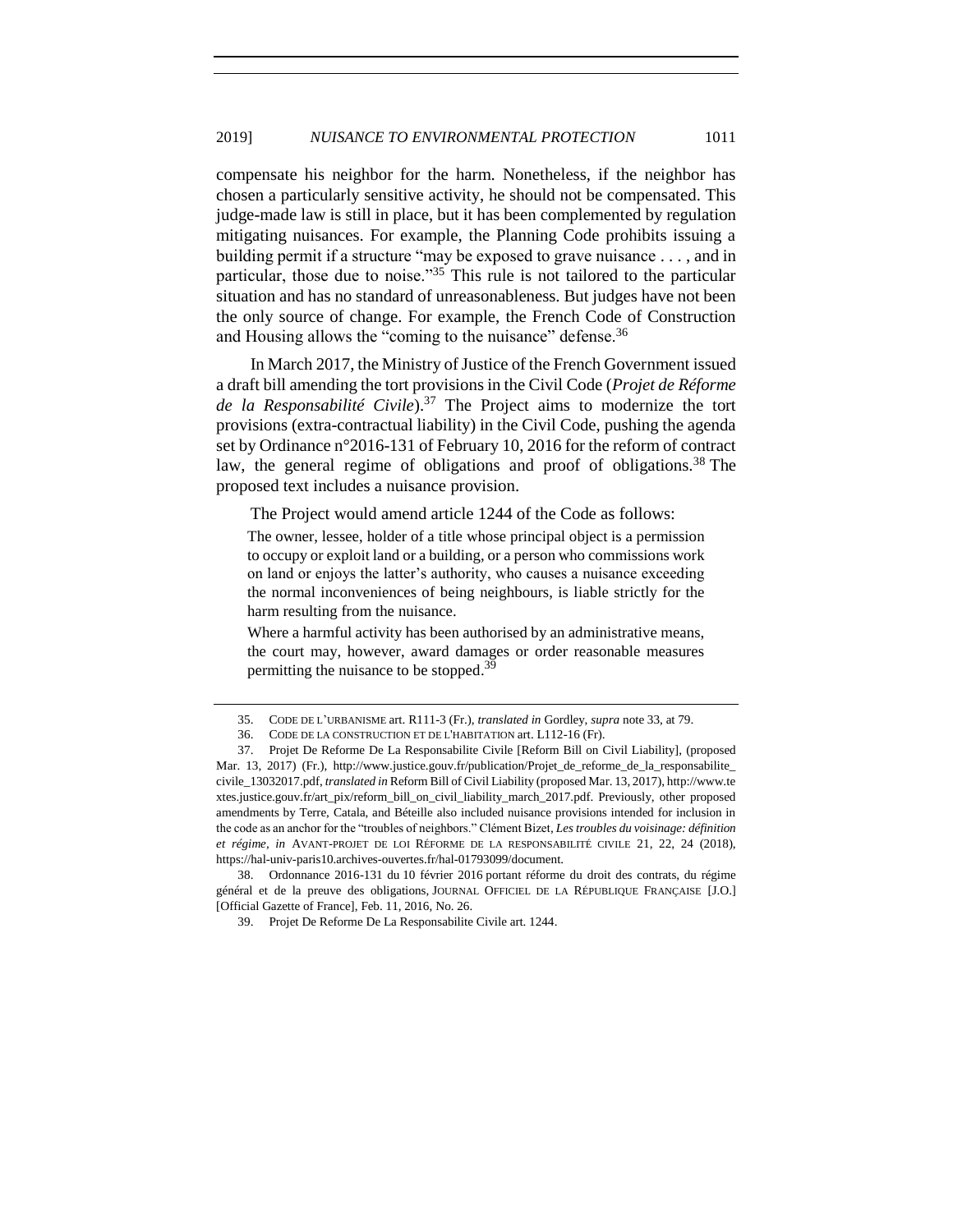#### 2. Germany

Almost a century after the approval of the Napoleonic Code, the German Civil Code ("BGB"), approved in 1896 (coming into force in 1900), regulated ownership with more limitations than its French counterpart in section 1004:

If ownership is impaired in any other way than by deprivation or withholding of possession, the owner may require the disturber to remove the injury. If a continuance of the injury is to be apprehended, the owner may apply for an injunction.

The claim is barred if the owner is bound to submit to the injury.<sup>40</sup>

Even before the BGB, German courts had ruled on neighbors' disputes applying standards of strict liability. In fact, up until 1883, industrial users were always at the losing end. In 1883, the Supreme Court of the Empire (*Reichsgericht*) adopted the locality rule, around the same time as industrial interests grew in importance. The interpretation of this provision in the early years of the twentieth century was clearly favorable to the developing industry: instead of defining locality as the surrounding area, courts looked at the situation in other cities.<sup>41</sup> This locality rule was incorporated in section 906 of the BGB, showing this slightly more limited conception of ownership. Section 906 expands the type, although not the choice necessarily, of remedies available. Instead of an injunction, if damages resulted from a nuisance that the plaintiff had to tolerate, the defendant would have to pay permanent damages. Section 906 of the current BGB provides the following:

<span id="page-9-0"></span>(1) The owner of a plot of land may not prohibit the introduction of gases, steam, smells, smoke, soot, warmth, noise, vibrations and similar influences emanating from another plot of land to the extent that the influence does not interfere with the use of his plot of land, or interferes with it only to an insignificant extent.

. . . (2) The same applies to the extent that a material interference is caused by a use of the other plot of land that is customary in the location and cannot be prevented by measures that are financially reasonable for users of this kind. Where the owner is obliged to tolerate an influence under these provisions, he may require from the user of the other plot of land reasonable compensation in money if the influence impairs a use of the

<sup>40.</sup> The German Civil Code art. 1004, at 226 (Chung Hui Wang trans., 1907), https://archive.org/ details/germancivilcod00germ/page/n3 (providing a translation of the original German Civil Code). 41. Andreas Thier, *Disturbances Between Neighbours in Germany 1850-2000*, *in* 2 THE

DEVELOPMENT OF LIABILITY BETWEEN NEIGHBOURS, *supra* not[e 33,](#page-7-0) at 87, 93.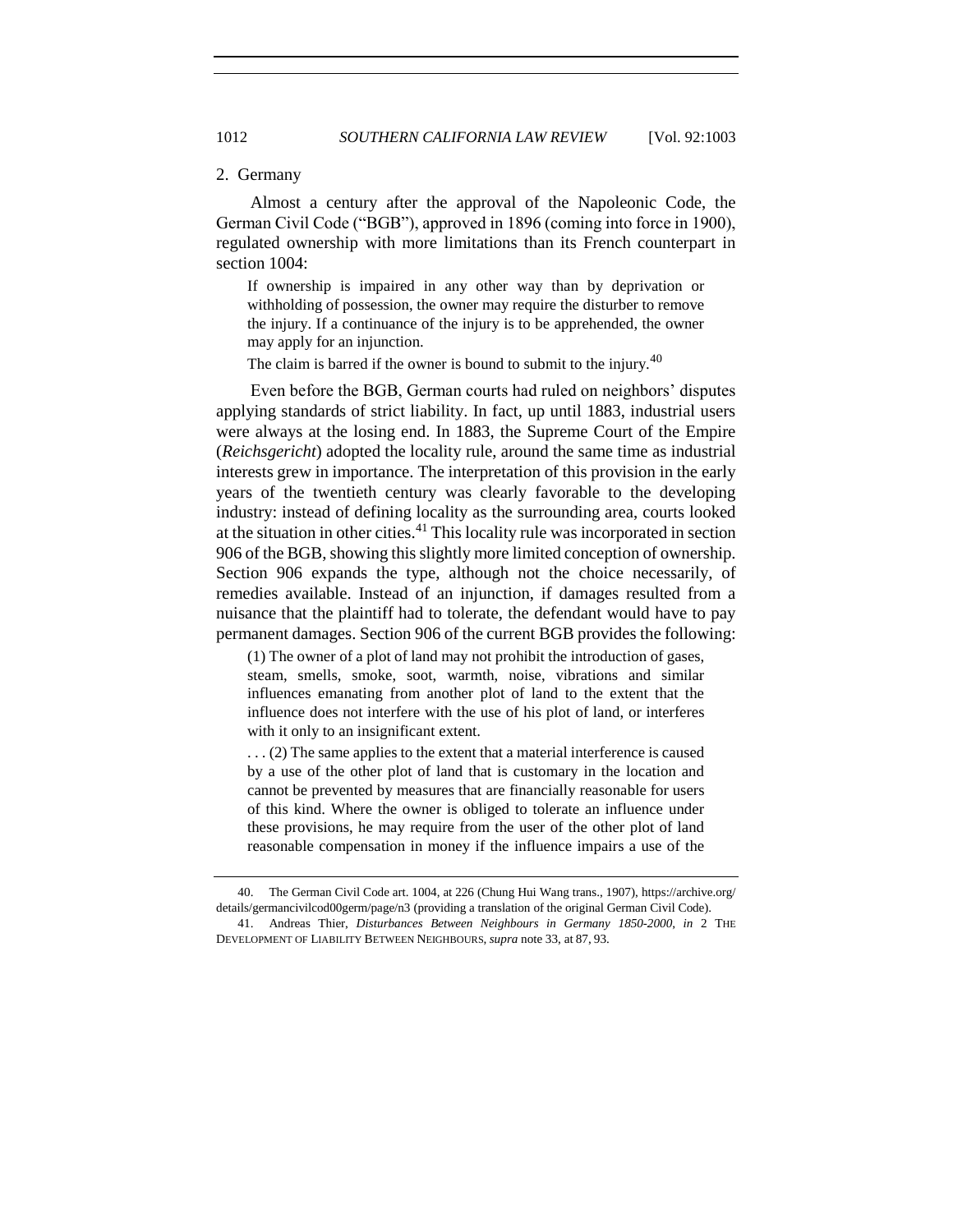owner's plot of land that is customary in the location or its income beyond the degree that the owner can be expected to tolerate.<sup>42</sup>

In 1994, this text was added to paragraph (1):

An insignificant interference is normally present if the limits or targets laid down in statutes or by statutory orders are not exceeded by the influences established and assessed under these provisions. The same applies to values in general administrative provisions that have been issued under section 48 of the Federal Environmental Impact Protection Act [Bundes-Immissionsschutzgesetz] and represent the state of the art.<sup>43</sup>

This legislative amendment goes in line with codifying the complex rules that Professors Georg von Wangenheeim and Fernando Gomez analyzed<sup>44</sup> or the broader pliability rules (a combination of property and liability rules) that Abraham Bell and Gideon Parchomovsky introduced.<sup>45</sup> In its current reading, section 906 is a great example of how legislation has tried to resolve the tension between the public interest and the principle of free enjoyment of one's property. In other words, it shows the connection between administrative law and nuisance. The effect of embracing administrative law solutions for environmental issues and neighbor relations reduces the remedies toolkit. This scheme is reflected today not only in the 1994 version of the BGB but also in a provision of the 1974 Federal Act for the protection against emissions.<sup>46</sup> Like the BGB, this Act excludes injunctions (*actio negatoria*) and only allows for requiring precautions or compensation for both harm to one's property and lost income if it stems from an activity that has been licensed by the administration. This concept of denial damage is gaining terrain.

Nonetheless, this displacement of injunctions was also not an innovation in Germany. Since 1869, when the Industrial Code for the North German Federation was issued, case law has recognized it. The Industrial Code established that there was no injunction if the activity emitting the

<sup>42.</sup> Bürgerliches Gesetzbuches [BGB] [CIVIL CODE], § 906, *translation at* https://www.gesetzeim-internet.de/englisch\_bgb/englisch\_bgb.pdf.

<sup>43.</sup> *Id.* § 906, para. 1, sentences 2−3.

<sup>44.</sup> *See generally* von Wangenheim & Gomez, *supra* note [29](#page-6-0) (analyzing the interaction between private law rules and public law regulatory standards).

<sup>45.</sup> *See generally* Abraham Bell & Gideon Parchomovsky, *Pliability Rules,* 101 MICH. L. REV. 1 (2002) (discussing contingent rules and entitlements, that is rules that protect the holder of a property entitlement or liability rule, depending on whether some condition has been met or not).

<sup>46.</sup> Bundes-Immissionsschutzgesetz [BImSchG] [Federal Immission Control Act], Mar. 15, 1974, BUNDESGESETZBLATT, TEIL I [BGBL I] at 721, last amended by Gesetz [G], July 18, 2017, BGBL I at 2771, art. 3 (Ger.), https://www.gesetze-im-internet.de/bimschg/BJNR007210974.html#BJNR00721097 4BJNG000103360.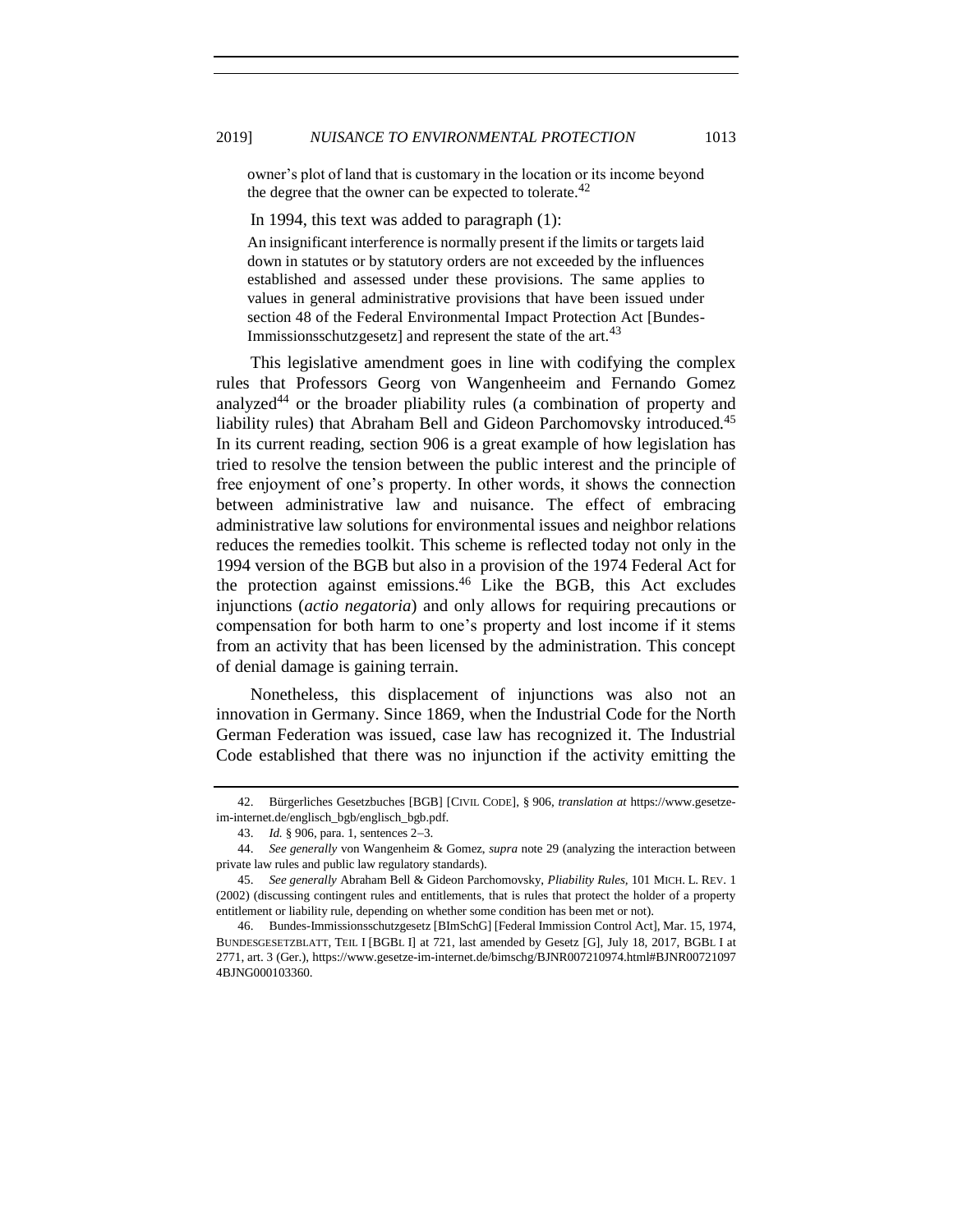nuisance had a license.<sup>47</sup> This defense was extended by courts to all cases where there was a permit<sup>48</sup> or, more recently, when the activities were deemed in the public interest.<sup>49</sup> Once again, in this realm, courts went beyond the text. Courts have connected the locality rule and administrative operating licenses rule that "a facility not licensed by the administration could not be judged as customary in a place."<sup>50</sup> Courts have also affected the relationship between administrative statutes and nuisance when judges have encountered cases in which there was a violation of emissions administrative standards. While the violation does not automatically trigger the application of nuisance because the link between the damage and the violation needs to be proven, courts have reversed the burden of proof.<sup>51</sup>

#### 3. Spain

The Spanish Civil Code of 1889 is thought to be influenced by the French Napoleonic Code, but its nuisance regulation is far more specific than the French one, perhaps because it was approved almost a century later. The specific regulation of article 590 of the Spanish Civil Code suggests that there is not a clear correlation between industrial development and the intricacies of the nuisance regulation because Germany was equally, if not more developed, than Spain and both their codes give specific responses to nuisance.

<span id="page-11-0"></span>The detailed regulation in the Spanish Civil Code may be explained by the existence of a historical regulation of nuisance. In Spain, there were references in the Partidas of Alfonso X (The Wise) and in el Fuero Real,  $52$ 

<sup>47.</sup> Gewerbeordnung für den Norddeutschen Bund [Trade Regulations for the North German Confederation], June 21, 1869, § 26 (current version at Gewerbeordnung [GewO], as amended Gesetz [G], Nov. 29, 2018, BGBL I at 2666, tit. II, https://www.gesetze-im-internet.de/gewo/BJNR002450 869.html#BJNR002450869BJNG000202301 (Ger.)).

<sup>48.</sup> For an example of a case in which a court considered that neighbors had to tolerate the sparks from a railway because the railway had a permit, see Reichsgericht [RG] [Federal Court of Justice] Sept. 20, 1882, ENTSCHEIDUNGEN DES REICHSGERICHTS IN ZIVILSACHEN [RGZ] 265 (267), 1882 (Ger.).

<sup>49.</sup> Thier, *supra* not[e 41,](#page-9-0) at 95.

<sup>50.</sup> *Id.* at 97, 99 (citing Bundesgerichtshof [BGH] [Federal Court of Justice] Oct. 30, 1998, 140 ENTSCHEIDUNGEN DES BUNDESGERICHTSHOFES IN ZIVILSACHEN [BGHZ] 1 (6), 1999 (Ger.)). Building licenses are only one factor to consider when analyzing the customary nature of an activity, though. The role of courts in the expansion of strict liability emanating from section 906 of the BGB did not end here. Courts have applied section 906 of the BGB to cases in which there was an illegal use of land and which would result in a negligence claim if the defendant had acted with fault. *Id.* at 102 (citing Bundesgerichtshof [BGH] [Federal Court of Justice] Mar. 2, 1984, 90 ENTSCHEIDUNGEN DES BUNDESGERICHTSHOFES IN ZIVILSACHEN [BGHZ] 255 (262) (Ger.)).

<sup>51.</sup> *Id.* at 100.

<sup>52.</sup> Aniceto Masferrer, *Relations Between Neighbours in Spanish Law 1850–2000*, *in* 2 THE DEVELOPMENT OF LIABILITY BETWEEN NEIGHBOURS, *supra* note [33,](#page-7-0) at 173, 177.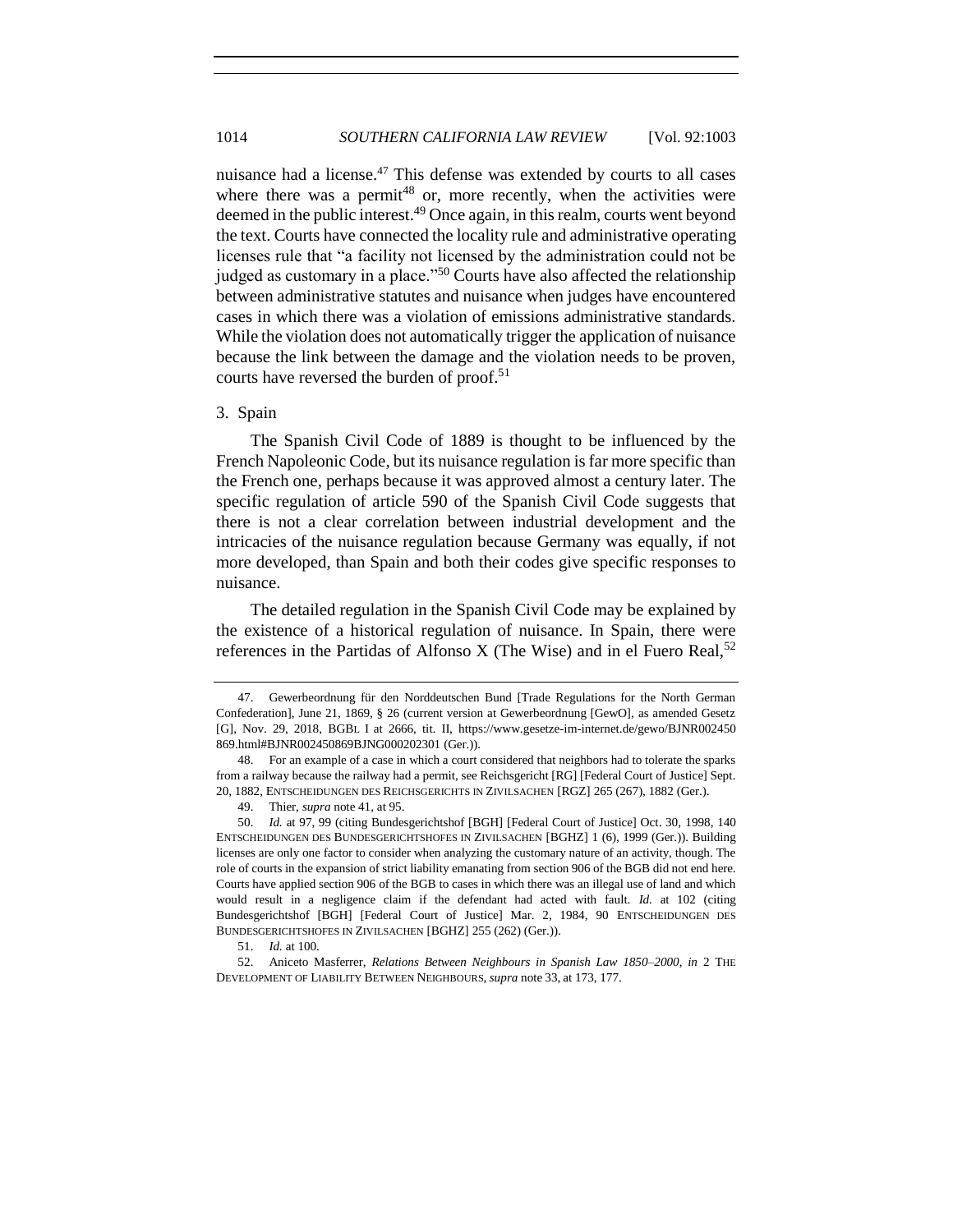both from the thirteenth century. In the early nineteenth century, a legal text (the *Novisima Recopilacion*), while not properly regulating nuisance, established rules about fire prevention or location of industries that demonstrate the concerns regarding nuisance.

This legal tradition is embodied in article 590 of the Spanish Civil Code, which is located in the property part of the Code. It reads as follows:

Nobody may build near a wall belonging to another or a party wall wells, drains, aqueducts, ovens, forges, chimneys, stables, deposits of corrosive materials, artefacts which moved by steam engine, or machines which, by themselves, or as a result of their products are dangerous or harmful, without keeping the distances provided in applicable regulations and local customs, and without performing the necessary protective works, subject to the conditions provided by the same regulations as to the manner of performing them.

In the absence of regulations, the precautions deemed necessary to prevent any damage to the neighbouring properties or buildings shall be taken, after the issuance of an expert report.<sup>53</sup>

Again, the Spanish Civil Code offers a more detailed regulation in article 1908 in the part dedicated to torts. It specifically targets situations that may amount to a nuisance and adopts a strict liability rule. A codified strict liability rule in the late nineteenth century was not common. Article 1908 reads as such:

Likewise, the owners shall be liable for damages caused:

1. By the explosion of machines which have not been taken care of with due diligence, and by the inflammation of explosive substances which have not been put in a safe and suitable place.

2. By excessive fumes which are harmful to persons or properties.

3. By the fall of trees placed on transit spaces, unless it results from force majeure.

4. By the emanations of drains or deposits of infectious materials which have been built without observing precautions appropriate to their location.<sup>54</sup>

In Spain, too, the role of courts has been central. While scholars of other jurisdictions perceive courts as moving in a single direction, Spanish courts have used different tests. As a recent Supreme Court decision states: "[t]he response of the Spanish legal regime and its complementary case law to the problem of harm caused to an individual by *immissions* that today we would

<sup>53.</sup> C.C. art. 590 (Spain), *translated in* MINISTERIO DE JUSTICIA, *supra* not[e 13,](#page-3-2) at 107.

<sup>54.</sup> *Id.* art. 1908.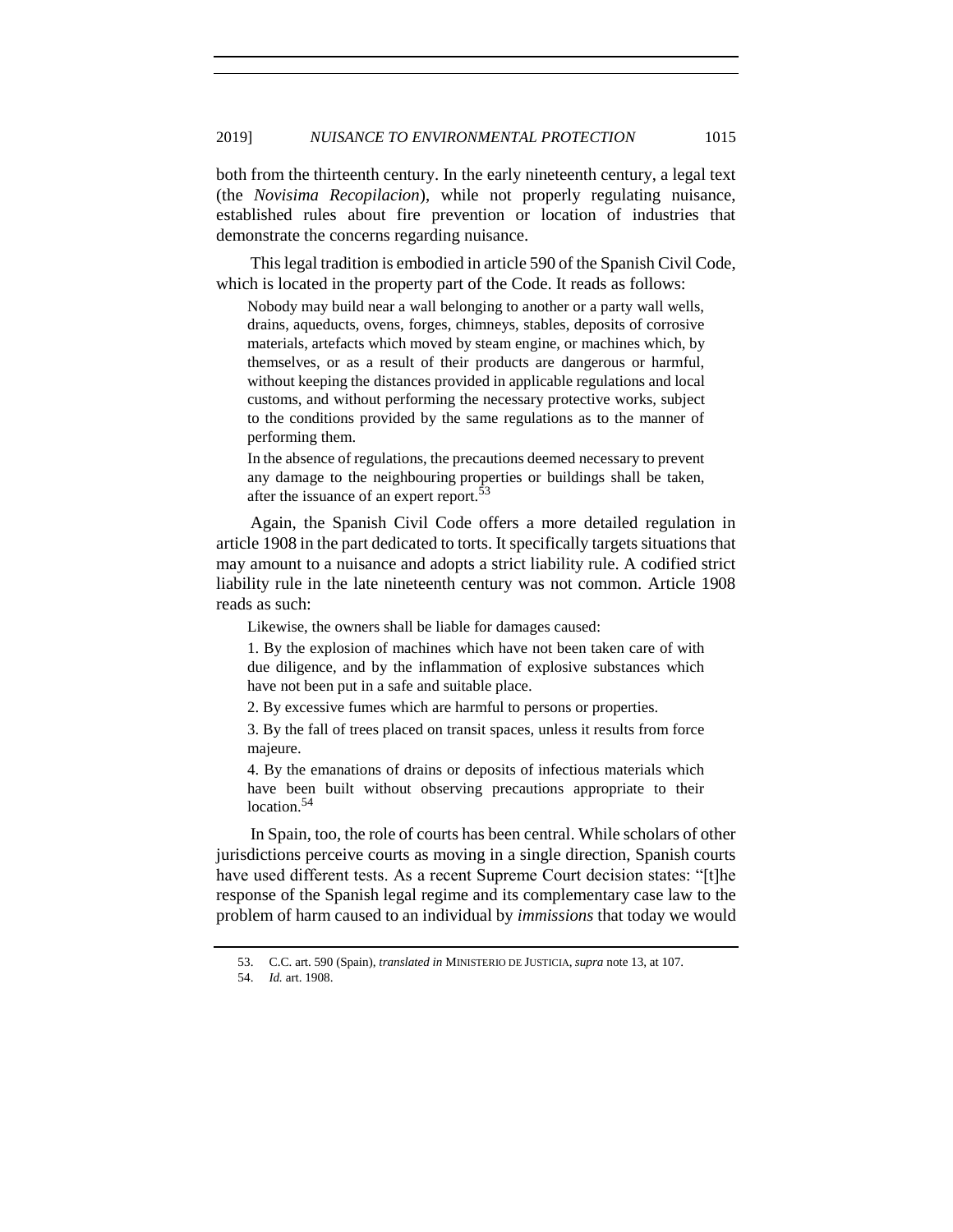label as 'environmental' has not been homogeneous."<sup>55</sup> Echoing Roman law, the requirement of intention dominated some nuisance cases even though article 1908 does not require fault. From there, courts incorporated the French doctrine of abuse of rights, which was incorporated in the Spanish Civil Code in  $1974$ ,<sup>56</sup> during the dictatorship years. When the doctrine of abuse of rights fell short, courts looked to other European countries, namely Germany, for a model to follow. There, the distinction between nuisances that must be tolerated and those that must not hinges on the abnormal use of the property.<sup>57</sup> The confusion in the jurisprudence has been such that while there is no requirement of fault to request an injunction, courts have applied fault principles when an action for damages caused by nuisance has been brought.<sup>58</sup> In some of the cases in which they required fault when they should not have, the courts paid lip service to negligence by setting the bar of diligence extremely high, even in cases where the activity was subjected to a license and public regulation had been complied with.<sup>59</sup>

#### 4. Netherlands

<span id="page-13-0"></span>In the Netherlands, the discussion under the old Civil Code from 1838, which preceded the industrial revolution starting around 1850, traced a similar path to the one in French private law. Initially, the approach focused on the idea of property and the abuse of rights under article 625 of the old Civil Code, which determined that an owner could not use his property in a way that caused nuisance to others.<sup>60</sup> This was criticized because it treated article 625 as a basis for liability beyond the general negligence provision of article 1401, which read: "[e]very unlawful act which causes damage to another obliges the person by whose fault that damage was caused to compensate it."<sup>61</sup> When the focus shifted to article 1401, the role of article 625 was interpreted to be merely that there was no defense against liability based on exercising one's own property right.<sup>62</sup> The unlawfulness of article

<sup>55.</sup> S.T.S., May 31, 2007 (R.J., No. 589, p. 3431) (Spain).

<sup>56.</sup> De Bases para la modificación del título preliminar del Código Civil ch. 3, art. 7, para. 2 (B.O.E. 1974, 163) (Spain).

<sup>57.</sup> Masferrer, *supra* not[e 52,](#page-11-0) at 186–90.

<sup>58.</sup> *Id.* at 190–91.

<sup>59.</sup> *Id.* at 191.

<sup>60.</sup> Art. 2:625 BW (OUD) (Neth.); A.J. Verheij, *Fault Liability Between Neighbors in the Netherlands 1850–2000*, *in* 2 THE DEVELOPMENT OF LIABILITY BETWEEN NEIGHBOURS *supra* note [33,](#page-7-0) at 107, 110.

<sup>61.</sup> Elizabeth van Schilfgaarde, *Negligence Under the Netherlands Civil Code—An Economic Analysis,* 21 CAL. W. INT'L L.J. 265, 272 (1991) (alteration in original) (quoting Art. 3:1401 BW (OUD) (Neth.)).

<sup>62.</sup> Verheij, *supra* not[e 60,](#page-13-0) at 110–11.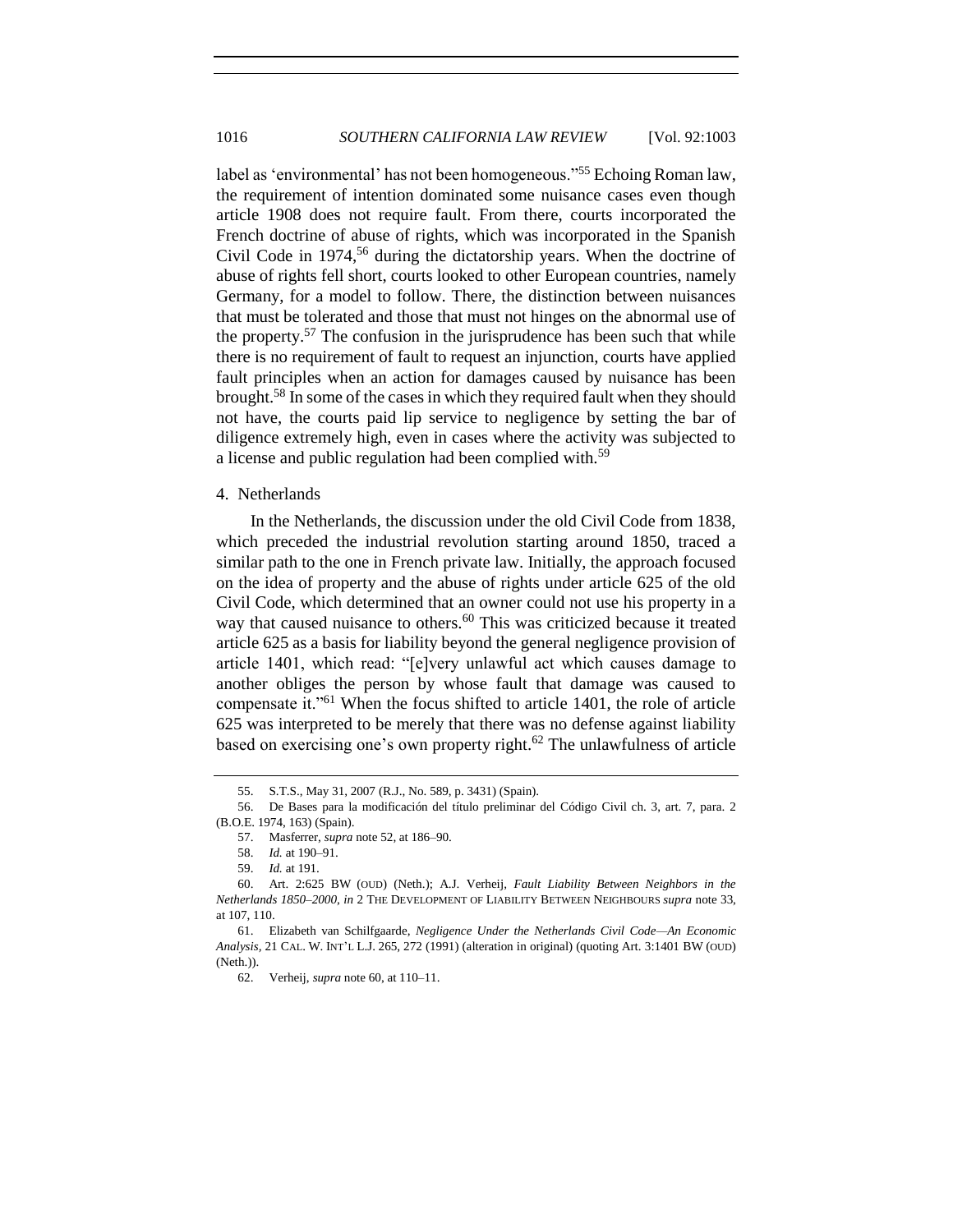1401 required either a violation of a statutory duty or the infringement of a right. In nuisance actions, Dutch courts expanded the traditional grounds for unlawfulness by adopting a proper social conduct test to determine when the nuisance was unlawful and, as a consequence, negligent. Based on this test, in 1919, the Dutch Supreme Court accepted noise as a violation of a property right.<sup>63</sup> The same 1919 decision made clear that holding a license did not give those creating a nuisance immunity from a tort action. In this case, the legislature responded faster than the courts. The Industrial Nuisance Act of 1875<sup>64</sup> adopted a complex licensing system and an expansive view of nuisance by declaring that the denial of a license could be based on one of the following grounds: " $(1)$  danger;  $(2)$  damage to property...; and (3) serious nuisance, e.g. nuisance that makes a house partially or entirely impossible to live in and spreading of waste or disgusting smells."<sup>65</sup>

One of the scholars who defended the assertion that article 1401 was the provision applicable to nuisance cases was a drafter of the new 1992 Civil Code, and accordingly, the social conduct test is still the controlling approach. The new Civil Code, though, has more specific provisions. Article 5:37 reads as follows:

The owner of immovable property may not, to a degree or in a way that is unlawful according to Article 6:162 of the Civil Code, cause nuisance to owners of other immovable properties by instigating sounds, vibrations, smells, smoke or gases or by denying these owners daylight or fresh air or by taking away the support of buildings or constructions.<sup>66</sup>

<span id="page-14-0"></span>The reference to article  $6:162^{67}$  is still a reference to negligence,

67. Article 6:162 reads as follows:

<sup>63.</sup> HR 31 januari 1919, NJ 1919, 161 m.nt Molengraaff (Lindenbaum/Cohen) (Neth.); *see also* Verheij, *supra* note 60, at 118–19.

<sup>64.</sup> Verheij, *supra* note 60, at 128–29. Professor A.J. Verheij describes that from 1850 to 1880, domestic industry developed thanks to steam engines, railroads, and trade. *Id.* at 129. In 1880, the development of heavy industry started. *Id.*

<sup>65.</sup> Verheij *supra* not[e 60,](#page-13-0) at 125 (discussing Wet Tot Regeling Van Het Toezicht Bij Het Oprigten Van Inrigtingen, Welke Gevaar, Schade Of Hinder Kunnen Veroorzaken 10 junij 1875, S. 1875, 95 (repealed 1952) (Neth.)).

<sup>66.</sup> Art. 5:37 BW (Neth.), *translated in Dutch Civil Code: Book 5 Real Property Rights*, DUTCH CIV. L., http://www.dutchcivillaw.com/civilcodebook055.htm (last visited May 18, 2019).

<sup>1.</sup> A person who commits a tortious act (unlawful act) against another person that can be attributed to him, must repair the damage that this other person has suffered as a result thereof. 2. As a tortious act is regarded a violation of someone else's right (entitlement) and an act or omission in violation of a duty imposed by law or of what according to unwritten law has to be regarded as proper social conduct, always as far as there was no justification for this behaviour. 3. A tortious act can be attributed to the tortfeasor [the person committing the tortious act] if it results from his fault or from a cause for which he is accountable by virtue of law or generally accepted principles (common opinion).

Art. 6:162 BW (Neth.), *translated in Dutch Civil Code: Book 6 the Law of Obligations*, DUTCH CIV. L., http://www.dutchcivillaw.com/civilcodebook066.htm (last visited May 18, 2019).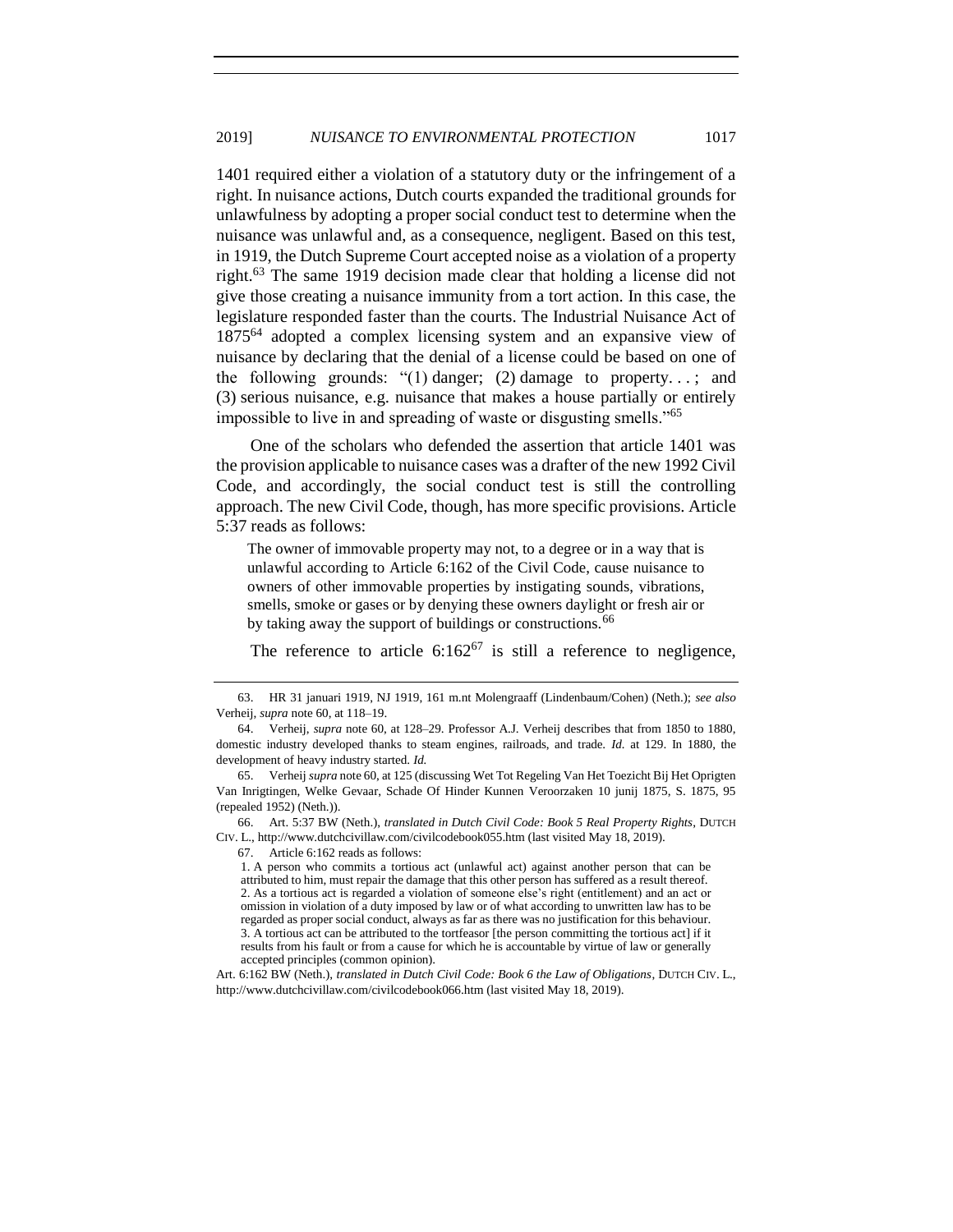showing the difficulty that civil law jurisdictions had in accommodating strict liability. The interpretation of the unlawfulness of the conduct depended on the definition of proper social conduct in Dutch case law. The test for proper social conduct is a multifactor test, which allows courts room to adapt the rule to the particular circumstances, such as the locality.<sup>68</sup>

While negligence still plays a role, its role has been diminished by the advent of explicit strict liability in many instances, such as the collapse of real property (article  $6:174$ ),<sup>69</sup> or the damage caused by dangerous substances (article 6:175).<sup>70</sup> The latter incorporates administrative standards to define when a substance is dangerous, and thus, the article applies. The switch between a property rule and a liability rule—that is, between injunction and damages—is not based on an administrative standard in the Dutch Civil Code. It is based on the public interest; the court will assess if a nuisance must be tolerated, although with compensation, based on compelling reasons of public interest (article  $6:168$ ).<sup>71</sup> Administrative regulations define what is in the public interest, but the Dutch Civil Code allows courts to look beyond regulations.

## 5. Catalonia

One of the most recent civil codes, the Catalan Civil Code of 2006, has a more detailed regulation. It includes a cessation action on articles 544-5<sup>72</sup> and  $544-6$ ,  $73$  and then it devotes two articles to regulate what legal (article

Negatory action is not appropriate in the following cases:

a) If the disturbances or emissions it is intended to put an end to or future disturbances or emissions that it is claimed to prevent do not prejudice any legitimate interest of the proprietors in their property.

b) If the proprietors must support the disturbance due to a provision of this code or due to legal businesses.

CODI CIVIL DE CATALUNYA art. 544-5, *translated in Law 5/2006, of 10 May, on the Fifth Book of the Civil Code of Catalonia, Relating to Real Rights*, *supra* note 15, at 31.

73. Article 554-6 reads as follows:

<sup>68.</sup> Verheij, *supra* note 60, at 116.

<sup>69.</sup> Art. 6:174 BW (Neth.), *translated in Dutch Civil Code: Book 6 the Law of Obligations*, *supra* note [67.](#page-14-0) The Dutch Supreme Court refused to apply this provision to a case in which, as a result of the collapse of a building, asbestos particles had affected the premises of the neighbors. Verheij, *supra* note [60,](#page-13-0) at 122.

<sup>70.</sup> Art. 6:175 BW (Neth.), *translated in Dutch Civil Code: Book 6 the Law of Obligations*, *supra* note [67.](#page-14-0)

<sup>71.</sup> *Id.* art. 6:168.

<sup>72.</sup> Article 544-5 reads as follows:

<sup>1.</sup> Negatory action is aimed at the protection of the freedom of domain of the real estate property and the re-establishment of the thing to the state prior to a legal or material disturbance. 2. In the exercise of negatory action, the corresponding indemnification for the damage and prejudice produced can be claimed. In this case, the actors do not have to prove the illegitimacy of the disturbance.

*Id.* art. 544-6.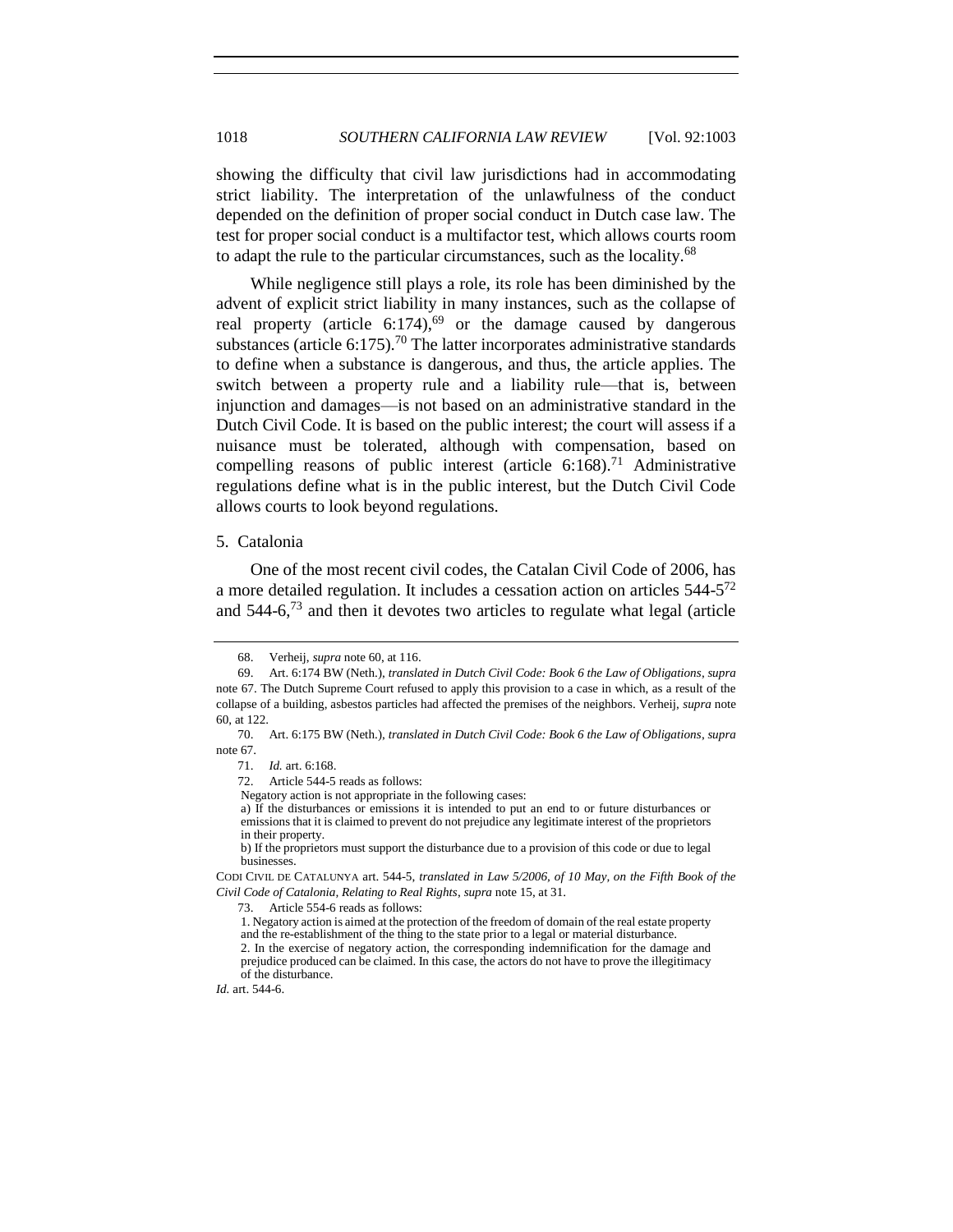546-13) and illegal (article 546-14) nuisances are, paying close attention to the role of regulation, as well as the economic benefits of the conflicting activities. It is worth noting that before the codification in 1990, the Catalan Parliament passed an act on nuisance with very similar regulations regarding the connections with administrative regulations. Both recognize that even though an activity may comply with existing regulations, it may still be a nuisance if damage occurs and the damage caused should be compensated. Both also established the nonrebuttable presumption that if an activity exceeds the legal limits set in specific legislation, the activity is a nuisance. It also regulates a situation reminiscent of the famous U.S. case, *Boomer v. Atlantic Cement Co*. <sup>74</sup> The Catalan Civil Code allows an activity to continue while compensating for past and future damages if the cessation of said activity will have dire economic consequences. The nuisance provisions seem to align with the current regulation in section 906 of the BGB and, in general, with the trend toward the incorporation of administrative law in private law analysis.

1. The proprietors of an estate must tolerate emissions coming from a neighbouring estate that are innocuous or that cause prejudice that is not substantial. In general, prejudice is considered substantial when it exceeds the limit or indicative values established by the laws or regulations.

2. The proprietors of an estate must tolerate emissions that cause substantial prejudice if they are the result of the normal use of the neighbouring estate, according to the regulations, and if putting an end to them involves an expenditure that is economically disproportionate.

3. In the case referred to in Section 2, the proprietors affected have the right to receive indemnification for damage caused in the past and economic compensation, set by common agreement or judicially, for any that may be caused in the future if these emissions excessively affect the produce of the estate or its normal use, according to local custom.

. . . 5. Substantial emissions that come from administratively authorised installations give the neighbouring proprietors affected the right to request the adoption of technically possible and economically reasonable measures to prevent the damaging consequences and to request indemnification for the damage caused. If the consequences can not be prevented in this way, the proprietors have the right to economic compensation, established by common agreement or judicially, for damage that may occur in the future.<sup>75</sup>

<sup>74.</sup> *See generally* Boomer v. Atl. Cement Co., 257 N.E.2d 870 (1970) (allowing for permanent damages when the harm suffered is small compared to the cost of removing the nuisance).

<sup>75.</sup> CODI CIVIL DE CATALUNYA art. 546-14, *translated in Law 5/2006, of 10 May, on the Fifth Book of the Civil Code of Catalonia, Relating to Real Rights supra* note 15, at 38–39.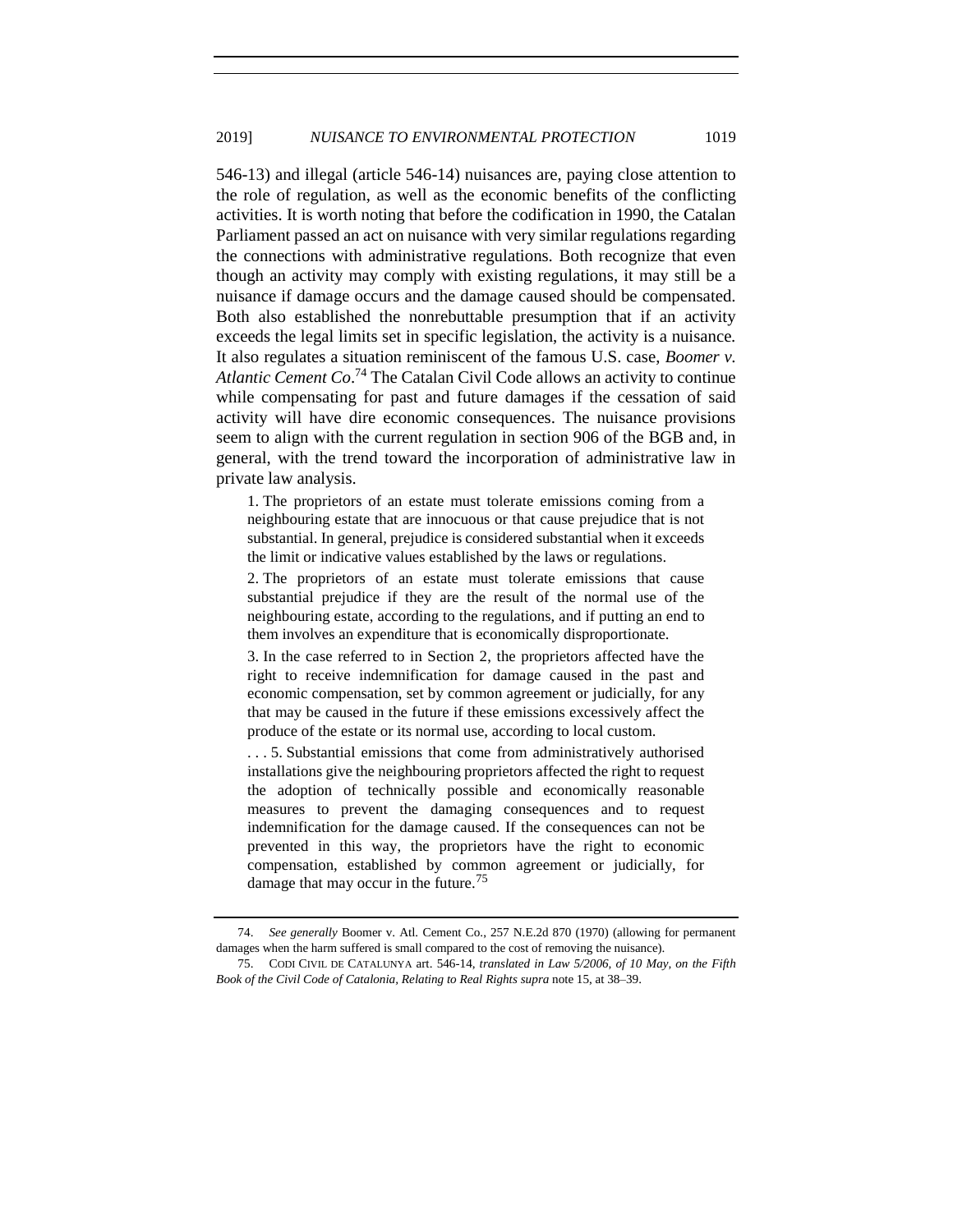#### D. COMPARATIVE ANALYSIS

First, although every continental civil code analyzed has a common origin in Roman law, the lack of clarity in Roman norms still seeped into the codification. Moreover, as mentioned, it cannot be said that their Roman origins translated into convergence at the time of codification. Similarly, the divergence at the outset cannot be explained by the different levels of industrialization. The hypothesis was that differences between nuisance provisions included in the civil codes traced the economic development of the particular country. The idea behind such a hypothesis is that those rules enacted at the beginning of industrialization coupled with development of urban areas would be more detailed because the conflicts between neighboring activities would be more acute, particularly in the absence of zoning and other public regulations. Germany and Spain approved their civil codes at roughly the same time, and while Germany had a higher level of industrialization, its provisions do not necessarily reflect this. An alternative hypothesis could be that at the beginning of industrialization, while conflicts were acute, institutional actors felt the need to be lenient toward those industrial activities imposing on their neighbors given that the social benefits they brought were high. Thus, jurisdictions would pay more heed to nuisance once industrialization was mature, and the marginal benefit from an industrial activity may not exceed the marginal harm to a nonindustrial actor.<sup>76</sup> Broad nuisance provisions may suggest that these adaptations could occur at the judicial level.

Second, while nuisance provisions did not change much in the codes until the 1990s, their interpretations have. Judges have been very important driving forces of evolution and convergence in nuisance law toward strict liability.

Third, the evolution of nuisance provisions where they have been amended or where recent provisions have been enacted acknowledges the complexity of the current framework regulating relations between neighbors increasingly dominated by public law. Borrowing Professor Mark Geistfeld's title, it can be said that the newest provisions make explicit the role of tort law in the age of statutes.<sup>77</sup> As a result, these provisions are more complex.

There are two main tenets of this relationship between tort and administrative regulation. First, some regulations specifically state that if

<sup>76.</sup> *See* Abraham, *supra* note [26.](#page-6-1)

<sup>77.</sup> *See generally* Mark A. Geistfeld, *Tort Law in the Age of Statutes,* 99 IOWA L. REV. 957 (2014) (explaining the relationship between tort law and statutes).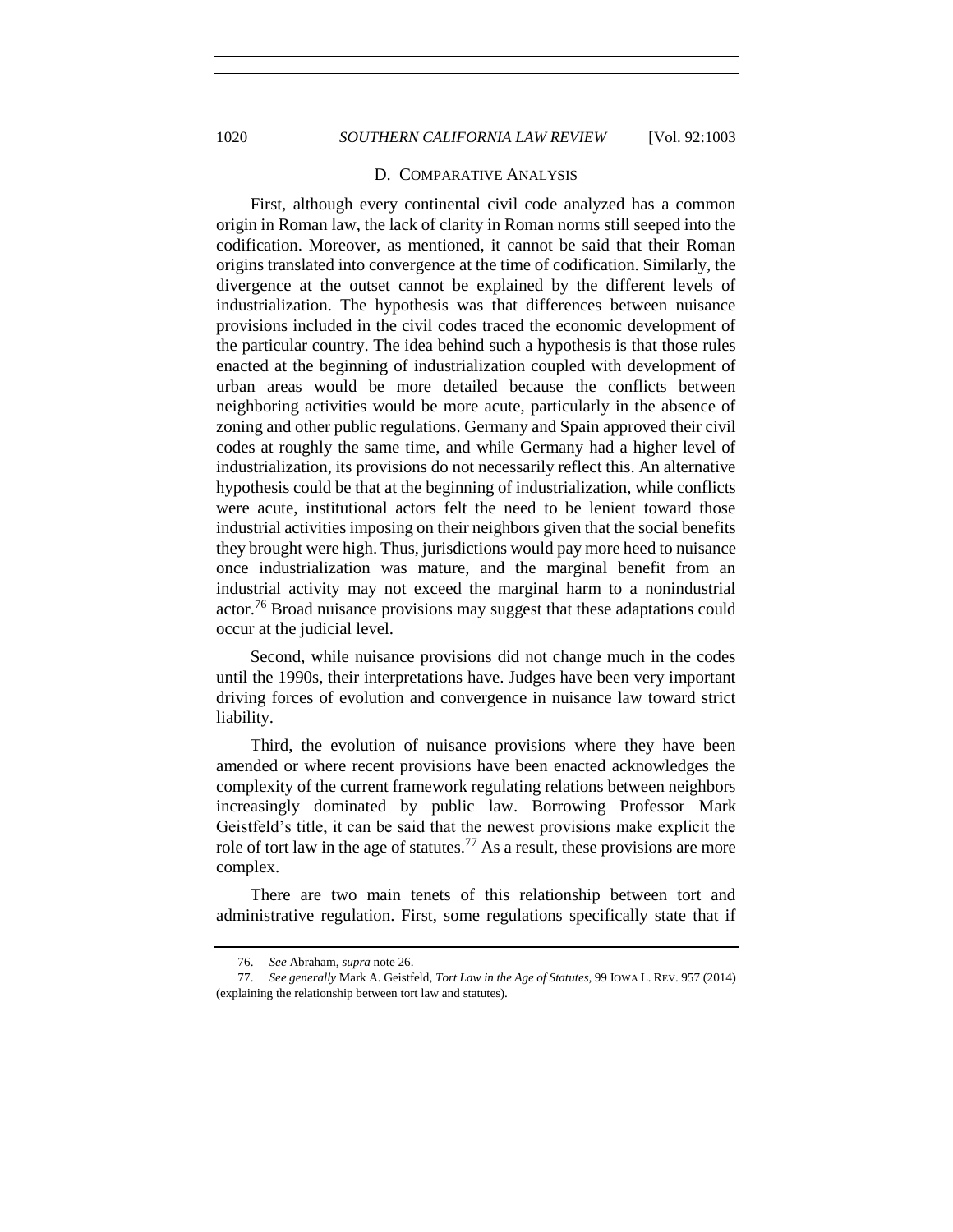there is damage and the defendant has violated the pertinent administrative regulations, it will be assumed that the damage is substantial enough that the nuisance does not need to be tolerated.<sup>78</sup> Even in the absence of such an explicit regulation, if damage exists, there would be a strong presumption against the defendant before the courts. Second, complying with the administrative regulation does not mean that nuisance is excluded if there is damage, but rather the remedy changes, as will next be described. As Professors Georg von Wangenhein and Fernando Gomez pointed out, nuisance rules today are a combination of property and liability rules, and the switch between the two types of rules is provided by a regulatory standard.<sup>79</sup> While administrative regulation could explicitly preempt nuisance actions by declaring an activity a legal nuisance,  $80$  thus requiring the landowner affected to endure it, the avenue most commonly taken by European jurisdictions is that even when in compliance with the regulation, damages and preventive measures, but not injunctions, are available.  $81$  The impact of the coordination with administrative standards on Coasean bargaining remains to be analyzed. If an actor needs to comply with a regulation, the option of paying the party supporting a higher level of interference becomes less attractive because the actor will also face a fine. $82$ 

# II. FORCED CONVERGENCE AT THE EUROPEAN LEVEL?

All the civil law jurisdictions analyzed are part of the European Union and parties to the European Convention on Human Rights. As a result, there could be transnational forces of convergence, defining either nuisance rules themselves or the realm in which private nuisance can operate.

This Article analyzes three potential sources of convergence. First, while there has not been a binding harmonization of private law and, thus,

<sup>78.</sup> This aligns with the rule 1P (B stops A up to a point, and A pays damages associated with its lawful operation) that Professor Levmore describes in his work, which enhances the seminal article by Judge Guido Calabresi and Professor A. Douglas Melamed on this topic. Levmore, *supra* not[e 6,](#page-1-0) at 2149; *se*e *also* Calabresi & Melamed, *supra* not[e 20,](#page-3-0) at 1092–93.

<sup>79.</sup> Von Wangenheim & Gomez, *supra* not[e 29,](#page-6-0) at 2392, 2398.

<sup>80.</sup> A partial and indirect way to declare something a legal nuisance is by allowing the "coming to the nuisance" defense because it allows certain activities to continue if they were in the area before the plaintiff. This is what Article L.112-16 of the French Construction and Housing Code does. CODE DE LA CONSTRUCTION ET DE L'HABITATION [FRENCH CONSTRUCTION AND HOUSING CODE] art. L112-16 (Fr.).

<sup>81.</sup> "Corrective justice is, therefore, attenuated in a regulatory system." Richard A. Epstein, *Nuisance Law: Corrective Justice and Its Utilitarian Constraints*, 8 J. LEGAL STUD. 49, 101 (1979).

<sup>82.</sup> Fines affect ex ante decisions on investments. *See generally* Lucian Arye Bebchuk, *Property Rights and Liability Rules: The Ex Ante View of the Cathedral*, 100 MICH. L. REV. 601 (2001) (explaining the role that different ex post rules, including fines, can have on ex ante decisions despite easy bargaining and the distributive effects of the ex post rules).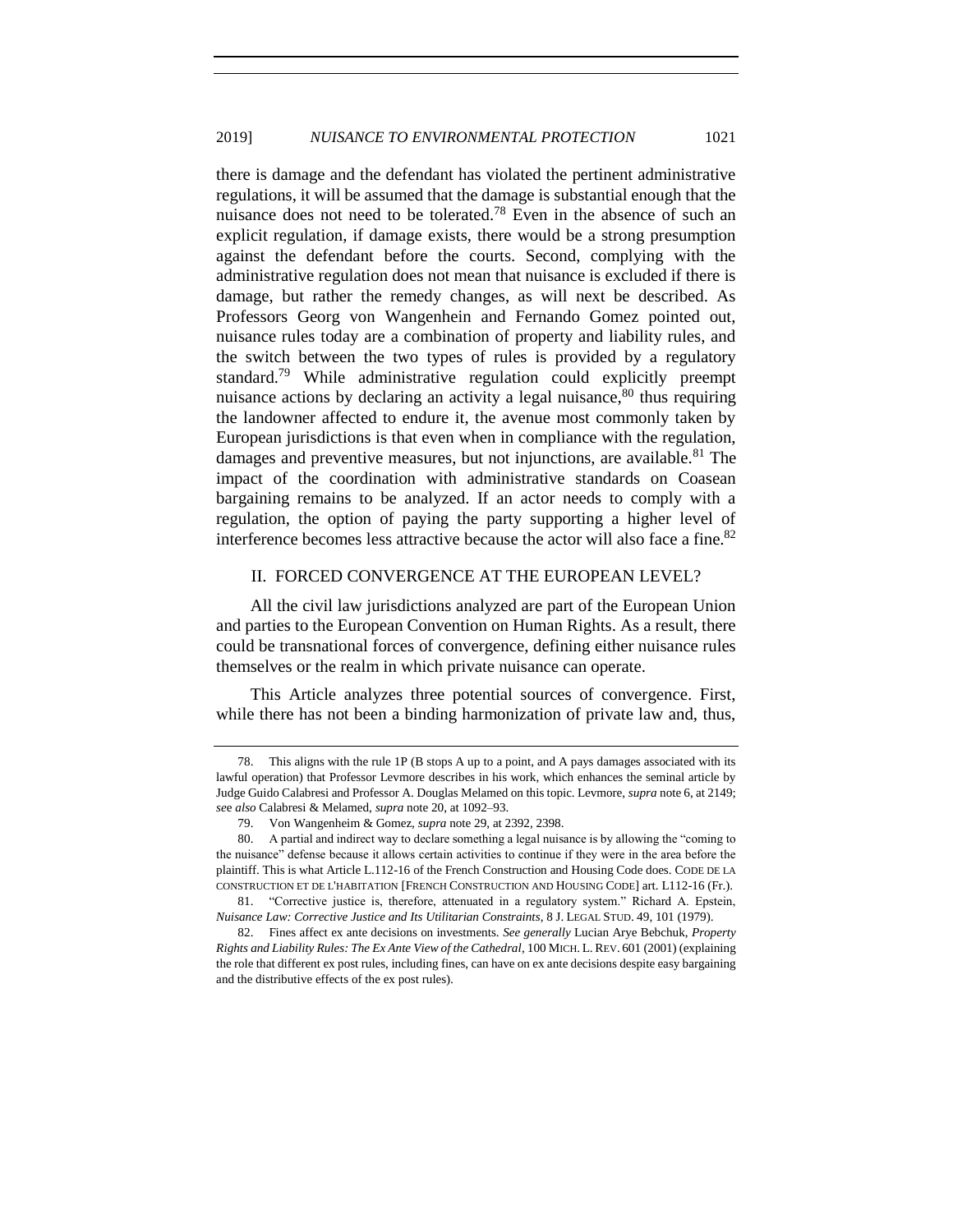there is no European nuisance, the Draft Common Frame of Reference ("DCFR"), which offers a sort of uniform civil code for European countries, will be briefly discussed. The DCFR can offer a sense of what direction jurisdictions will take in the future, a focal point for convergence of sorts. Next, this Article covers the Environmental Liability Directive. All countries analyzed above need to implement the Directive. Given the subject matter of the Directive, it has a clear impact on nuisance. It has a potential impact in two ways. First, for those regulations that incorporate the administrative standard to assess whether the interference is substantial, the standard is now homogeneous because it is set at the European level. Second, it establishes a public liability regime, and thus may compete with private nuisance actions. Finally, this Section reviews the decisions of the European Court of Human Rights that have considered nuisances a violation of a person's right to respect for his private and family life as well as his home. National authorities that fail to respond to nuisances promptly and adequately may be found in violation of the European Human Rights Convention. As a consequence, national authorities may reduce even further the need for nuisance provisions to play a complementary role, although its existence clearly plays such a role and contributes to deterrence.

## <span id="page-19-0"></span>A. THE DRAFT COMMON FRAME OF REFERENCE

In 2009, the European Commission published the DCFR.<sup>83</sup> The DCFR is similar to the Uniform Commercial Code and the Restatement in the United States, without being either.<sup>84</sup> Although it has been described a "European Civil Code in all but name,"<sup>85</sup> it is not yet that. It sets up the minimum common denominator across the private law of European countries that should facilitate the future unification of private law at the European level to strengthen the common market, but there is not yet anything to restate. The DCFR aims to serve as a model for both future European Law and future national law as it also identifies the best legal solutions.<sup>86</sup>

<sup>83.</sup> Frank Emmert, *The Draft Common Frame of Reference (DCFR)—The Most Interesting Development in Contract Law Since the Code Civil and the BGB*, 2 CUADERNOS DE LA MAESTRÍA EN DERECHO 7, 12 (2012). For further discussion on international tort law and the DCFR, see generally WALTER VAN GERVEN ET AL., CASES, MATERIALS AND TEXT ON NATIONAL, SUPRANATIONAL AND INTERNATIONAL TORT LAW (2000); Gerhard Wagner, *The Law of Torts in the DCFR*, *in* THE COMMON FRAME OF REFERENCE (Gerhard Wagner ed., 2009).

<sup>84.</sup> Emmert, *supra* not[e 83,](#page-19-0) at 11–12; Nils Jansen & Reinhard Zimmermann, *"A European Civil Code in All But Name": Discussing the Nature and Purposes of the Draft Common Frame of Reference*, 69 CAMBRIDGE L.J. 98, 101–02 (2010).

<sup>85.</sup> Jansen & Zimmerman, *supra* note 84, at 100.

<sup>86.</sup> The DCFR also aimed to provide an optional set of rules that parties could choose when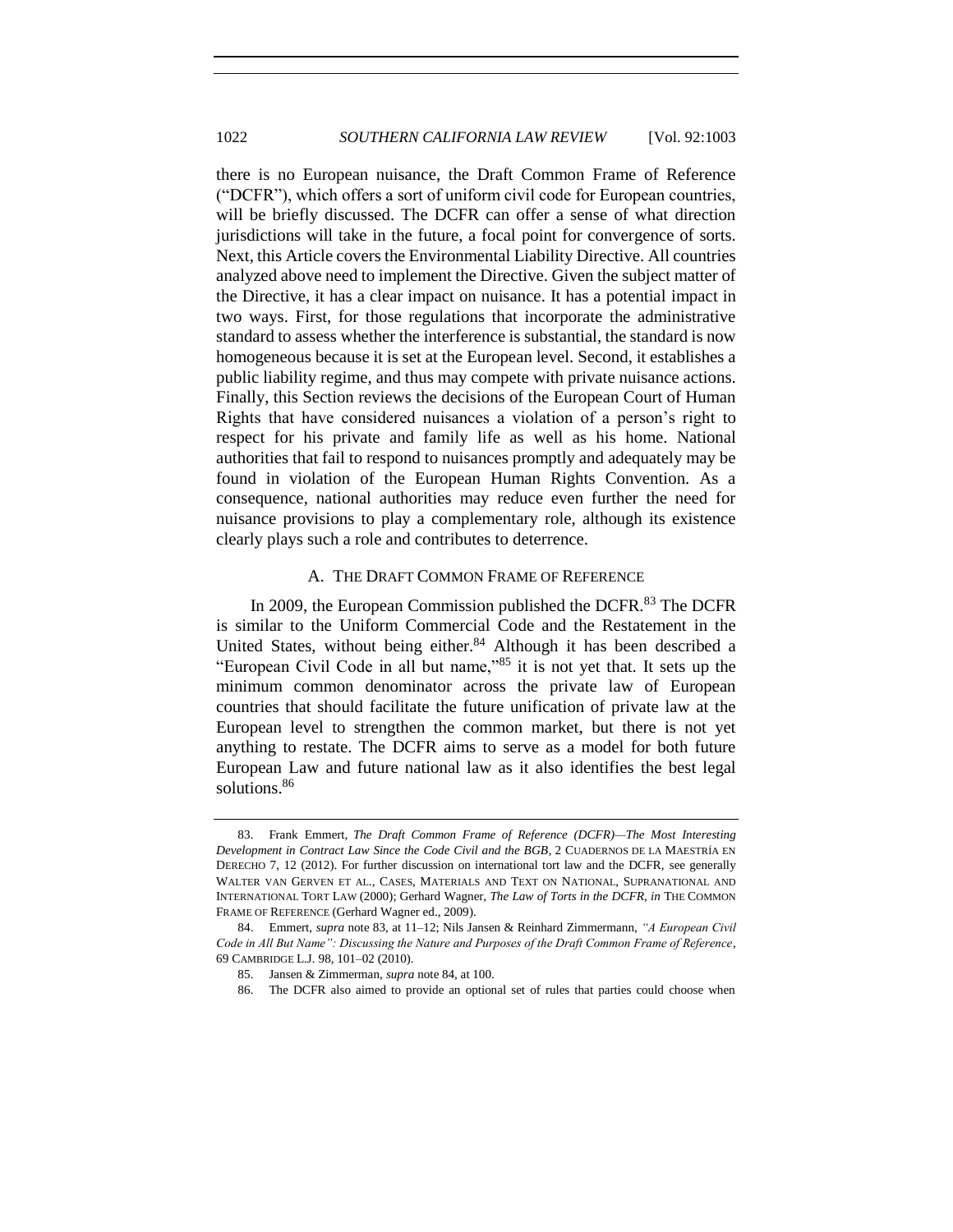Article VI.-3:206 of the DCFR (*Accountability for damage caused by dangerous substances or emissions*) states the following :

(1) A keeper of a substance or an operator of an installation is accountable for the causation by that substance or by emissions from that installation of personal injury and consequential loss, loss within VI.-2:202 (Loss suffered by third persons as a result of another's personal injury or death), loss resulting from property damage, and burdens within VI.-2:209 (Burdens incurred by the State upon environmental impairment), if:

(a) having regard to their quantity and attributes, at the time of the emission, or, failing an emission, at the time of contact with the substance it is very likely that the substance or emission will cause such damage unless adequately controlled; and

(b) the damage results from the realisation of that danger.

. . . (3) "Emission" includes:

(a) the release or escape of substances;

(b) the conduction of electricity;

(c) heat, light and other radiation;

(d) noise and other vibrations; and

(e) other incorporeal impact on the environment.

. . . (5) However, a person is not accountable for the causation of damage under this Article if that person:

(a) does not keep the substance or operate the installation for purposes related to that person's trade, business or profession; or

(b) shows that there was no failure to comply with statutory standards of control of the substance or management of the installation.<sup>87</sup>

The DCFR targets only harm to people or property, not pure ecological damage. As such, diminished revenues by a restaurant as a result of the loss of an environmental amenity do not fall under this article. The scope is limited to: (1) substances—solid, liquid, or gas—that are objectively dangerous, either by nature or because they are kept in large quantities; and (2) emissions—a broader concept. The DCFR adopts strict liability for nuisances created by commercial or industrial activities. Non-professional parties, according to the comments to the DCFR, may still be liable but under a negligence rule.<sup>88</sup> According to article 3:102 of the DCFR, a person is

88. *Id.*

negotiating an agreement, particularly in contract law. Reinhard Zimmermann, *The Present State of European Private Law*, 57 AM. J. COMP. L. 479, 510 (2009). However, its provisions could also serve as the baseline to negotiate potential settlements between neighbors in nuisance cases. *Id.* at 510−11.

<sup>87.</sup> STUDY GRP. ON A EUROPEAN CIVIL CODE & RESEARCH GRP. ON EC PRIVATE LAW (ACQUIS GRP.), PRINCIPLES, DEFINITIONS AND MODEL RULES OF EUROPEAN PRIVATE LAW 3396 (Christian von Bar et al. eds., 2009), https://www.law.kuleuven.be/personal/mstorme/european-private-law\_en.pdf.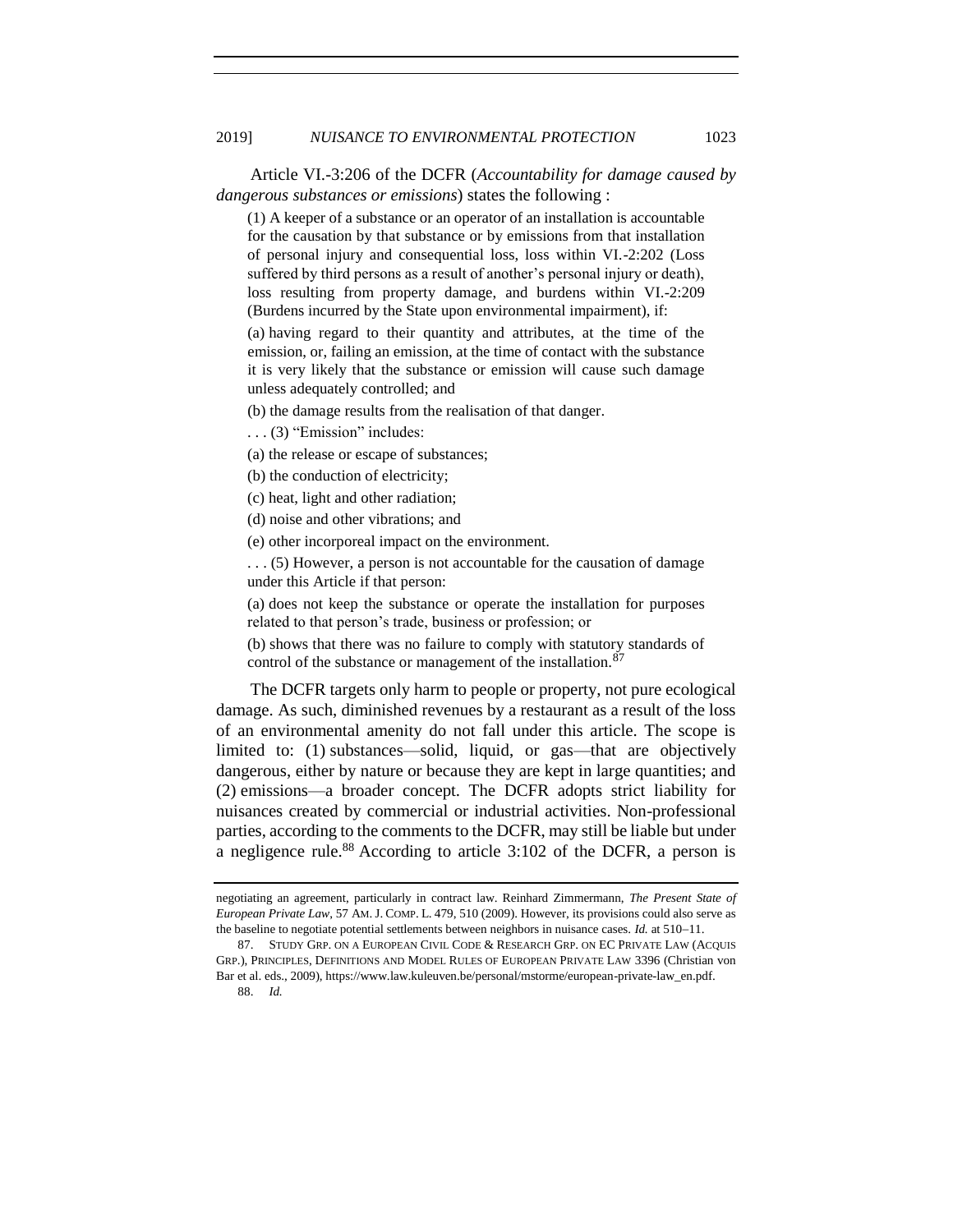<span id="page-21-1"></span>negligent when he "does not meet the particular standard of care provided by a statutory provision whose purpose is the protection of the person suffering the damage from that damage."<sup>89</sup> Furthermore, under the DCFR, compliance with public regulation standards offers a defense, an issue not admitted in every jurisdiction. The DCFR may be a force of convergence in the future if either the European Union decided to enact these provisions or if countries used it as a focal point for future reforms of their civil codes. As of today, it shows the tension between negligence and strict liability that many European jurisdictions face when regulating nuisance and the need to acknowledge the preeminence of administrative regulations.

## <span id="page-21-0"></span>B. E.U. ENVIRONMENTAL LIABILITY REGULATION

#### 1. Directive

It is impossible to fully grasp the role of nuisance in European law without understanding the European Directive 2004/35, of 21 of April, on environmental liability with regard to the prevention and remedying of environmental damage.<sup>90</sup> This Directive aims at protecting public property or common goods that are not covered by civil code rules protecting private property and at solving the collective action problem normally associated with such environmental damage. Furthermore, the transboundary character of many environmental issues made the common regulation necessary. The Directive adopts the "polluter pays" principle $91$  and specifically states that it is complementary to the national regulations. For the purpose of this piece, article 3(3) states: "[w]ithout prejudice to relevant national legislation, this Directive shall not give private parties a right of compensation as a consequence of environmental damage or of an imminent threat of such damage."<sup>92</sup>

The content of article 3(3) leaves national nuisance provisions intact, and it is surprising for two reasons. First, Directive 2004/35 deviated from

<sup>89.</sup> *Id.* at 3274.

<sup>90.</sup> Directive 2004/35, of the European Parliament and of the Council of 21 April 2004 on Environmental Liability with Regard to the Prevention and Remedying of Environmental Damage, 2004 O.J. (L 143) 56 (EU) [hereinafter Directive on Environmental Liability].

<sup>91.</sup> Article 3(1) of the Directive sets a strict liability standard for those activities it considers particularly dangerous. *Id.* at 60. The list of activities can be found in Annex III of the Directive. *Id.* at 70–71. In all other cases—that is, on cases of environmental damage caused by activities not considered dangerous per se—liability is based on fault. For an analysis of the effect of strict liability and fault liability on the prevention of environmental damage, see MICHAEL FAURE & GÖRAN SKOGH, THE ECONOMIC ANALYSIS OF ENVIRONMENTAL POLICY AND LAW 241–61 (2003).

<sup>92.</sup> Directive on Environmental Liability, *supra* note [90,](#page-21-0) at 61.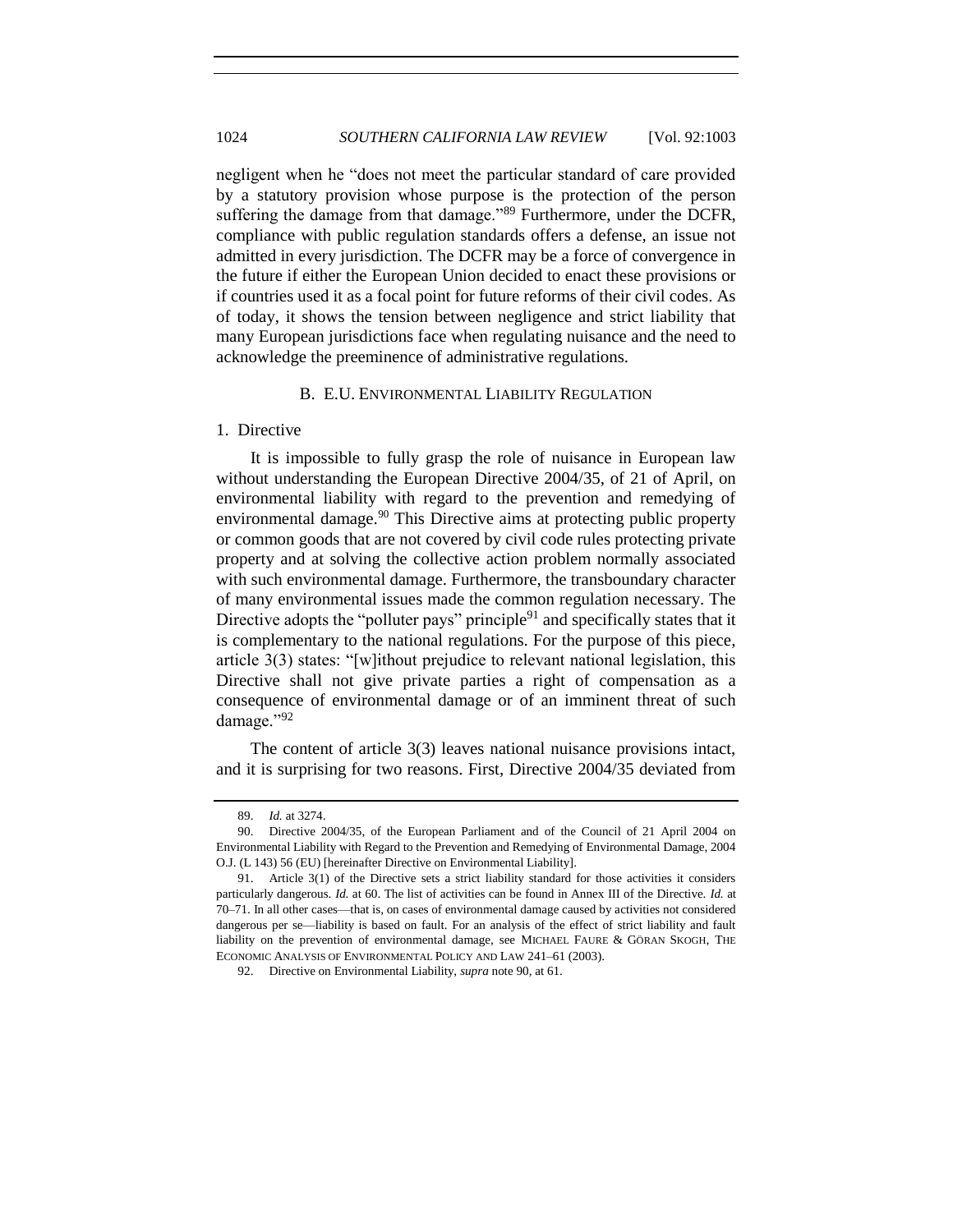the content of the White Paper<sup>93</sup> that started the legislative process for this Directive. In that White Paper, the Commission pointed at the need to create a level playing field for all the actors subject to E.U. environmental liability.<sup>94</sup> Given that the European Union embraces the complementarity between private and public enforcement, the lack of harmonization of private remedies is surprising because the Directive was expected to follow the steps of other European regulations, such as defective products.<sup>95</sup> It is remarkable that something similar happened in the case of waste regulation. The substantive regulation of waste management in the European Union was accompanied by a proposal of harmonized liability framework, in which compliance with a license to operate was not considered a defense.<sup>96</sup> The proposal was abandoned, and now waste falls under the Environmental Liability Directive.

Second, the European Union is a member of the Aahrus Convention, and it has been argued that the European Union's lack of civil remedies in the environmental liability directive may be in tension with article  $9(2)(b)$  of the Convention, which calls for such remedies.<sup>97</sup> In fact, in 2016, the European Commission in its roadmap, titled "[c]ommunication on access to justice at national level related to measures implementing EU environmental law," expressed the problems that still exist due to the lack of harmonization across member states.<sup>98</sup>

96. *Commission Proposal for a Council Directive on Civil Liability for Damage Caused by Waste*, at 15, COM (1989) 282 final (Sept. 15, 1989).

<sup>93.</sup> *Commission White Paper on Environmental Liability*, COM (2000) 66 final (Feb. 9, 2000). A White Paper "launch[es] a debate with the public, stakeholders, the European Parliament and the Council in order to arrive at a political consensus." *Glossary of Summaries*, EUR-LEX, https://eurlex.europa.eu/summary/glossary/white\_paper.html (last visited May 18, 2019).

<sup>94.</sup> *Commission White Paper on Environmental Liability*, *supra* not[e 93,](#page-21-1) at 15.

<sup>95.</sup> Gerrit Betlem, *Torts, a European* Ius Commune *and the Private Enforcement of Community Law*, 64 CAMBRIDGE L.J. 126, 128–29 (2005). For another example, check the 2004 Intellectual Property Directive, which, following the premise that tort remedies can complement regulation to ensure deterrence, aimed at harmonizing the sanctions, including private enforcement. Directive 2004/48/EC, of the European Parliament and of the Council of 29 April 2004 on the Enforcement of Intellectual Property Rights, 2004 O.J. (L 157) 45, 81 (EU).

<sup>97.</sup> Betlem, *supra* note [95,](#page-21-1) at 132. A similar claim can be made in relation to the European Convention on Human Rights given that articles 6 (right to a fair trial) and 13 (right to an effective remedy) offer a similar, albeit general, protections. *Id.* at 133–35 (analogizing the question of private civil law remedies in the context of the Environmental Liability Directive with the *Muñoz* decision, in which the issue was whether a standard laid by E.U. law was actionable under national tort law).

<sup>98.</sup> EUROPEAN COMM'N, COMMUNICATION ON ACCESS TO JUSTICE AT NATIONAL LEVEL RELATED TO MEASURES IMPLEMENTING EU ENVIRONMENTAL LAW 2 (2016), http://ec.europa.eu/smartregulation/roadmaps/docs/2013\_env\_013\_access\_to\_justice\_en.pdf.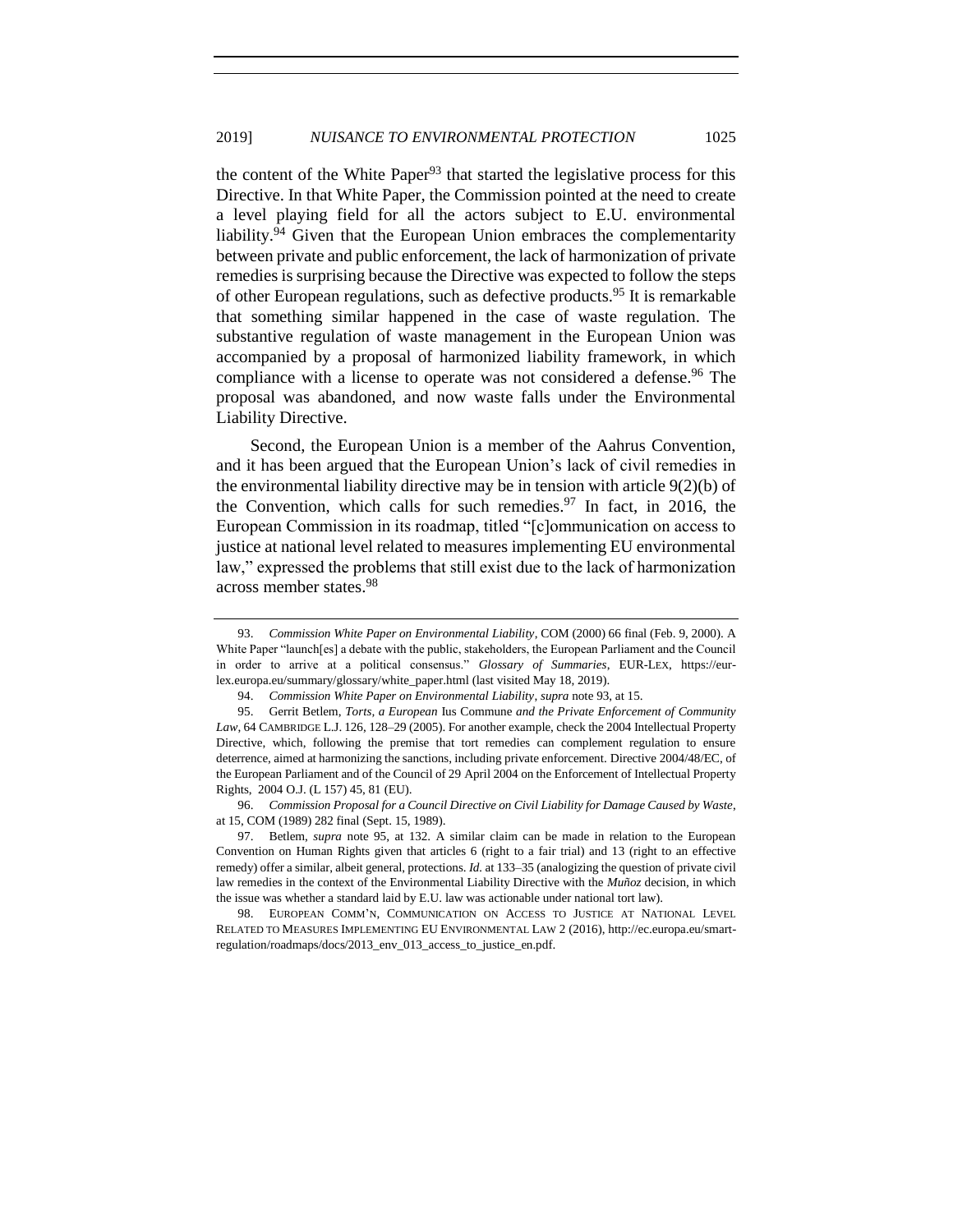#### 2. Countries' Responses

Each country must incorporate the contents of the Directive 2004/35 into their own national legislation. All national laws incorporating the E.U. regulation go beyond harm to the environment by including provisions that carve out property damages. Those private damages are not dealt with in the special legislation.<sup>99</sup> The statutes seem to set up clear boundaries between environmental damage and other types of damages, closing the door to potential claims of breach of statutory duty because the scope of the norm does not cover those private interests. Instead, private damages are subject to the general nuisance rules. It is difficult to imagine a case in which a court will deny that, provided there is property damage, there is no nuisance when the defendant has been found liable under the environmental liability statutes. A violation of the statute will play a role when ascertaining fault, or where nuisance is governed by strict liability, a violation can be sufficient evidence that the damage reaches the threshold of significance and that such nuisance should not be tolerated.<sup>100</sup>

## C. NUISANCE AS A VIOLATION OF HUMAN RIGHTS

An interesting development in this field is the jurisprudence of the European Court of Human Rights ("ECHR"), which considers nuisance a violation of human rights. The ECHR did so in *López Ostra v. Spain*. The plaintiff, López Ostra, lived near the town's waste-treatment plant, which

<sup>99.</sup> Examples of provisions stating that damages to property are not dealt with by the legislation dealing with pure environmental damage include: Loi 2008-757 du 1er août 2008 relative à la responsabilité environnementale et à diverses dispositions d'adaptation au droit communautaire dans le domaine de l'environnement (1), JOURNAL OFFICEL DE LA REPUBLIQUE FRANCAISE [J.O.] [OFFICIAL GAZETTE OF FRANCE], Aug. 2, 2008, p. 12361 (Fr.); Lei n. 19/2014 de 14 de abril Define as bases da política de ambiente, art. XIII, Diário da República n. 73/2014, I Série A. 2400 (2014) (Port.); Environmental Responsibility Law art. V (B.O.E. 2007, 255) (Spain). These provisions prevent the compensation of damages decided by the public authority. The victim is obliged, then, to claim for damages before the courts. The German regulation states such principle clearly when it declares the potential liability of the tortfeasor, although it defers the case to the general courts. The Environmental Liability Act sets forth the following:

If an environmental impact caused by an installation specified in Annex 1 causes a person's death, injury to his body or damage to his health, or damage to an item of property, the operator of the installation shall have an obligation to compensate the injured person for the resulting damage.

Umwelthaftungsgesetz [UmweltHG] [Environmental Liability Act], Dec. 10, 1990, BGBL I at 2634, last amended by Gesetz [G], July 17, 2017m BGBL I at 2421, § 1 (Ger.), https://www.gesetze-iminternet.de/englisch\_umwelthg/englisch\_umwelthg.html.

<sup>100.</sup> Nonetheless in 2005, Professor Gerrit Betlem predicted that a harmonization of E.U. law as a result of the Environmental Liability Directive based on the breach of statutory duty. *See* Betlem, *supra*  note [95,](#page-21-1) at 145–48.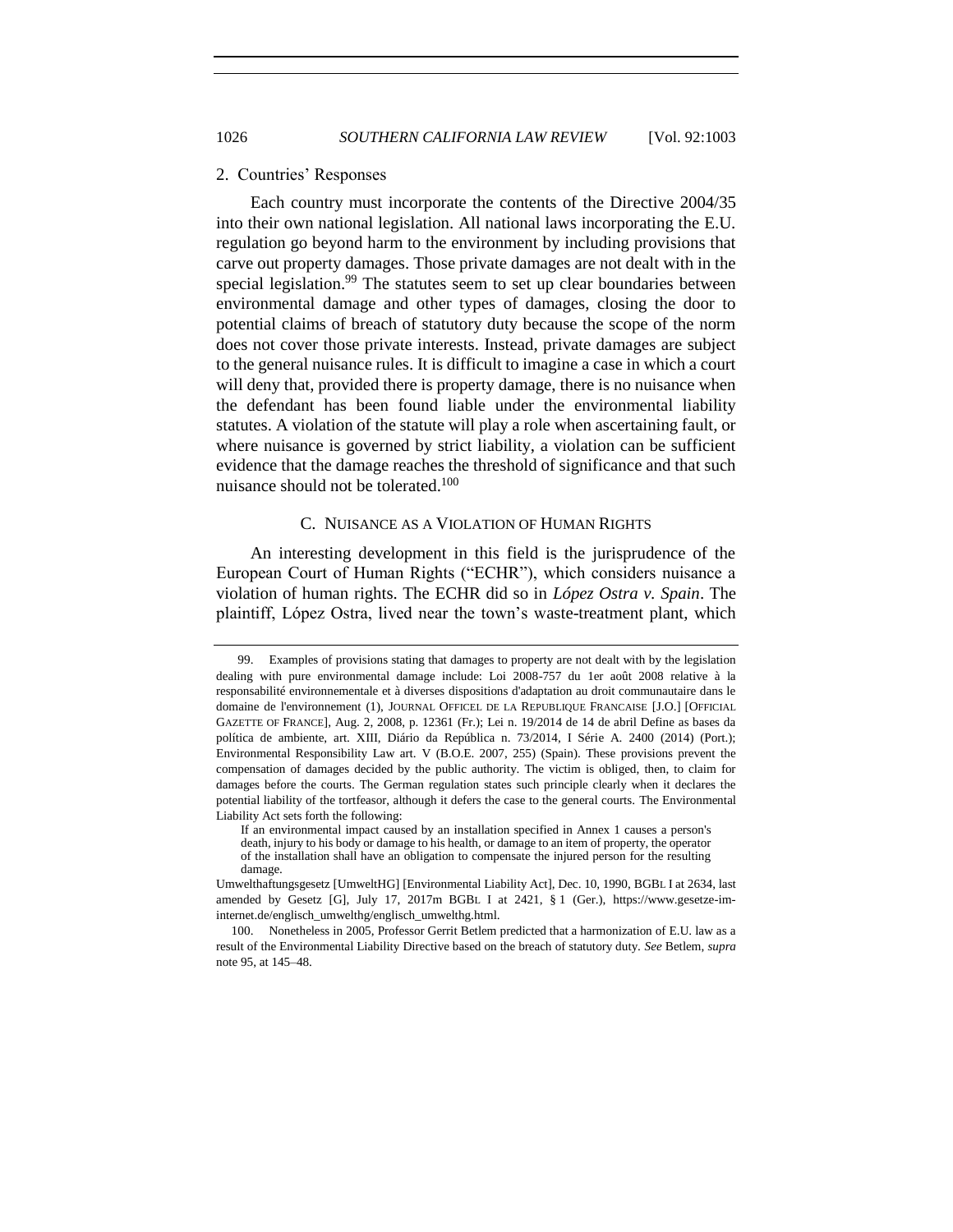caused odors, fumes, and noise.<sup>101</sup> The Spanish executive authorities were passive and did not respond promptly to stop the nuisance.<sup>102</sup> The ECHR in *López Ostra* expressed that: "severe environmental pollution may affect individuals' well-being and prevent them from enjoying their homes in such a way as to affect their private and family life adversely, without, however, seriously endangering their health."<sup>103</sup>

Accordingly, the Court decided that López Ostra had a right to respect for her private and family life, her home, and her correspondence according to article 8 of the European Convention on Human Rights:

1. Everyone has the right to respect for his private and family life, his home and his correspondence.

2. There shall be no interference by a public authority with the exercise of this right except such as is in accordance with the law and is necessary in a democratic society in the interests of national security, public safety or the economic well-being of the country, for the prevention of disorder or crime, for the protection of health or morals, or for the protection of the rights and freedoms of others.<sup>104</sup>

Courts generally give Spain's authorities room to balance the rights of the individual with the public interest, but in this case, Spanish authorities had gone too far. The Court awarded López Ostra pecuniary damages based on the depreciation of her home and nonpecuniary damages to compensate for her mental anguish.<sup>105</sup> The Kingdom of Spain had to pay  $4,000,000$ pesetas in 1998 (around  $27,719$  in U.S. dollars).<sup>106</sup>

The ECHR has had the opportunity to reiterate the same doctrine in two subsequent cases on *immissions.* Both cases were against Spain and about noise nuisances. The cases are *Moreno Gómez v. Spain*<sup>107</sup> and *Cuenca*  Zarzoso v. Spain.<sup>108</sup> In the first decision, the Court stated that:

Although the object of Article 8 is essentially that of protecting the individual against arbitrary interference by the public authorities, it may involve the authorities' adopting measures designed to secure respect for private life even in the sphere of the relations of individuals between themselves . . . . Whether the case is analysed in terms of a positive duty on the State to take reasonable and appropriate measures to secure the

<sup>101.</sup> López Ostra v. Spain, 303 Eur. Ct. H.R. (ser. A) 39, 39 (1994).

<sup>102.</sup> *See id.* at 55.

<sup>103.</sup> *Id*. at 54.

<sup>104.</sup> *Id.* at 53–56 (quoting European Convention on Human Rights § 1, art. 8).

<sup>105.</sup> *Id.* at 40.

<sup>106.</sup> *Id.* at 59.

<sup>107.</sup> Gómez v. Spain, 2004-X Eur. Ct. H.R. 329.

<sup>108.</sup> Zarzoso v. Spain, Eur. Ct. H.R. (2018), http://hudoc.echr.coe.int/eng?i=001-180296.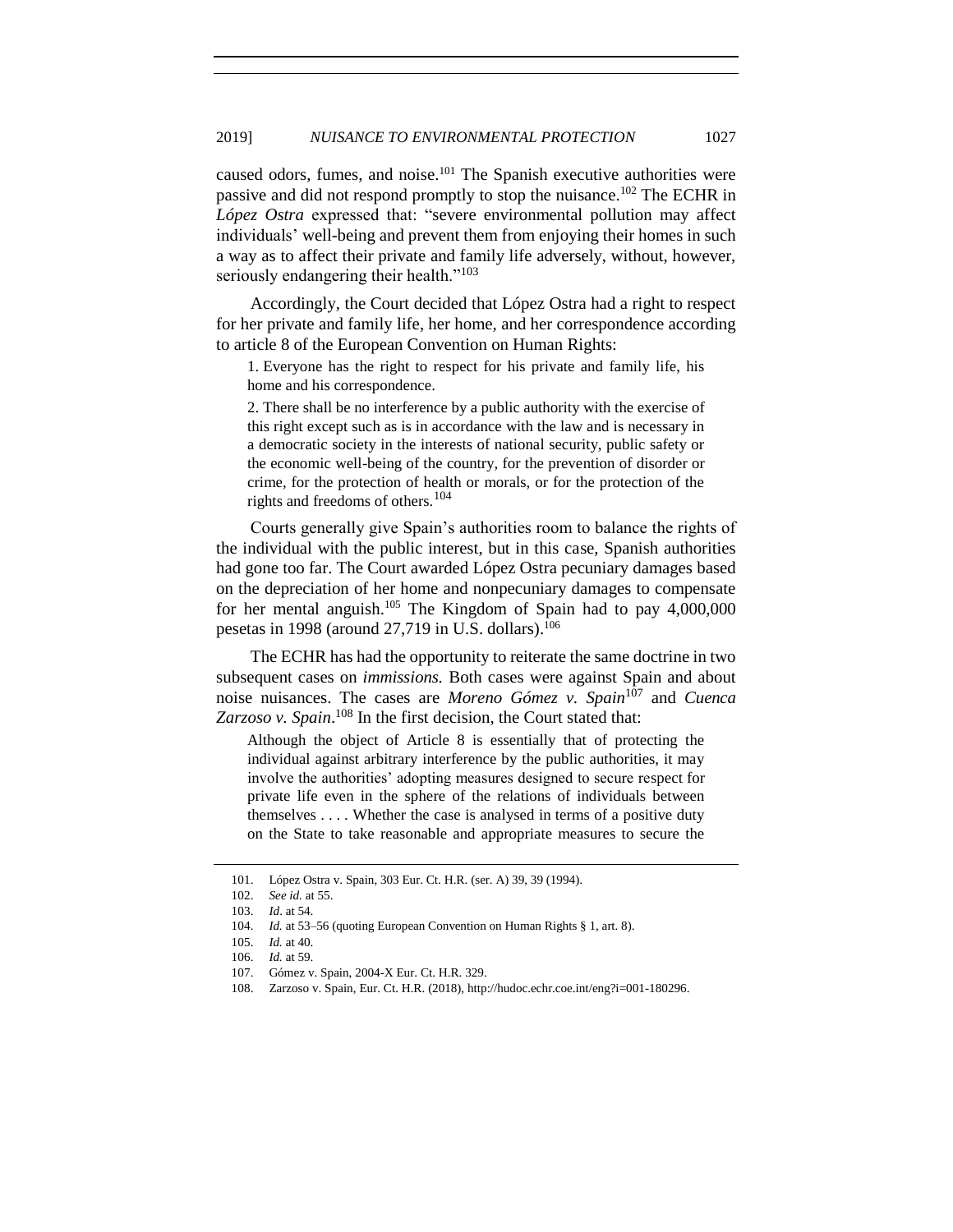applicants' rights under paragraph 1 of Article 8, or in terms of an interference by a public authority to be justified in accordance with paragraph 2 of Article 8, the applicable principles are broadly similar. In both contexts regard must be had to the fair balance that has to be struck between the competing interests of the individual and of the community as a whole. Furthermore, even in relation to the positive obligations flowing from the first paragraph of Article 8, in striking the required balance the aims mentioned in the second paragraph may be of a certain relevance . . . . 109

*López Ostra*, *Moreno Gómez*, *Cuenca Zarzoso*, and other decisions, such as the decision dealing with the noise produced by runaways at Heathrow Airport, should push public authorities to enforce the environmental regulations to prevent and stop nuisances, thus reducing the sphere of private law. There is an obligation of the States that have signed the European Convention on Human Rights to adopt the appropriate administrative measures to prevent nuisances that affect the lives of their citizens.

## CONCLUSION: IS THERE STILL A ROLE FOR PRIVATE LAW?

This Article's analysis of the nuisance provisions in several European civil law countries has shown the different stages of the protection against nuisances: from property, to torts, and then to public regulation. At the time of codification, these European countries did not converge even though their traditions all stem from Roman law. Some countries have almost no provision of nuisance; in other countries, fault liability triggers damages that are combined with cessation actions; and yet, others adopted strict liability.

These divergent nuisance provisions still play a role today, albeit a reduced one. European civil law jurisdictions' nuisance provisions reflect the evolution from nuisance problems between two adjacent neighbors to a scenario of nuisance conflicts between heterogeneous users with a high number of potential defendants. Like in the common law, nuisance provisions work well for the former. For the latter, public regulations take the central stage. Recently enacted or amended civil codes converge in the sense that they acknowledge the interplay between private law and public regulation. In many cases, private nuisance is not wholly displaced, but the remedies available to defendants will depend on whether the activity causing a nuisance has been administratively authorized. If it is administratively authorized, the cessation action that leads to an injunction remedy is no

<sup>109.</sup> *Gómez*, 2004-X Eur. Ct. H.R at 341.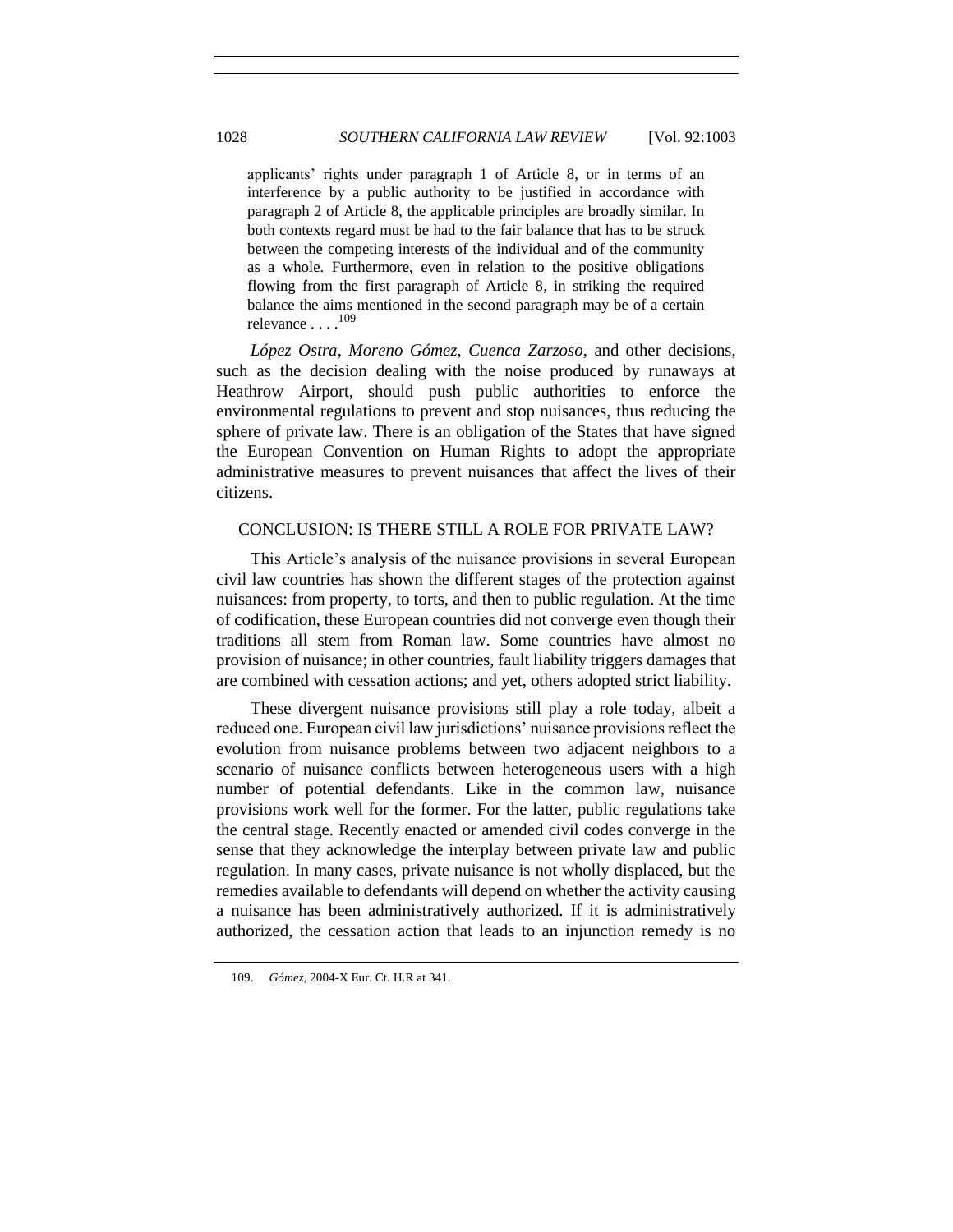2019] *NUISANCE TO ENVIRONMENTAL PROTECTION* 1029

longer available.